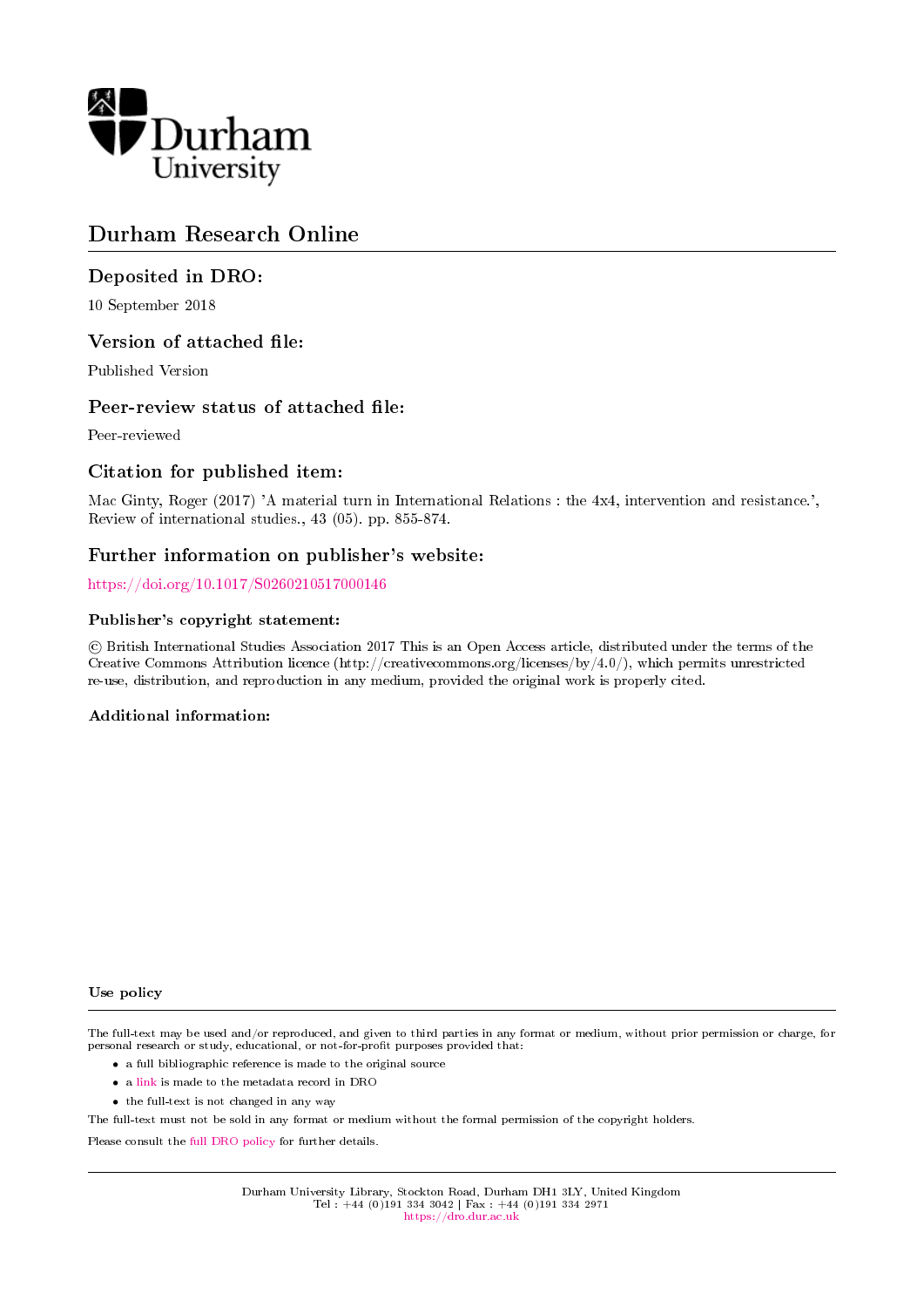Review of International Studies, Vol. 43, part 5, pp. 855–874. doi[:10.1017/S0260210517000146](https://doi.org/10.1017/S0260210517000146) © British International Studies Association. This is an Open Access article, distributed under the terms of the Creative Commons Attribution licence (http://creativecommons.org/licenses/by/4.0/), which permits unrestricted re-use, distribution, and reproduction in any medium, provided the original work is properly cited. First published online 7 June 2017



# A material turn in International Relations: the 4x4, intervention and resistance

م<br>Professor of Peace and Conflict Studies, University of Manchester

#### Abstract

This article explores how analysis of material objects offers insights into international intervention and reactions to that intervention. Building on studies that examine the 4x4 as emblematic of intervention, the article argues that the 4x4 can also be seen as an object of resistance and agency. To do so, it uses the case study of 4x4 usage in Darfur and draws on primary data including interviews and a UN security incident database. The article is mindful of the limitations of a 'material turn' in the study of International Relations, especially in relation to how it might encourage us to overlook agency and structural power. While finding new materialism arguments largely convincing, the case study encourages a note of caution and proposes the notion of 'materialism+', which allows for the further investigation of the human/non-human interface, but is circumspect about tendencies towards neophilia, dematerialism, and posthumanism.

#### Keywords

Objects; New Materialism; Agency; Intervention; Resistance; Darfur

#### Introduction

At around 11:00 hrs on 11 June 2008, one (1) Land Rover pickup vehicle rented by [name of INGO removed] was carjacked by unknown armed bandits at water point inside the IDPs Camp in Shangil Tobay. The INGO national staff member, who was driving the car, is missing. – UN report on carjacking in Darfur, 2008.

This article seeks to extend analyses of international intervention, and local and national responses to that intervention, by drawing on the 'material turn' that has been explored by some authors in International Relations (IR) and more substantially by authors beyond IR. It examines how a seemingly inanimate object – the 4x4 vehicle (often called a land cruiser or sports utility vehicle) – offers an analytical entry point into the extended political economies of contemporary conflict, and humanitarian and security responses to those conflicts. Much recent literature has used the 4x4 to illustrate the securitised, privileged, and possibly colonialist nature of international intervention.<sup>1</sup> This article seeks to go further and discusses the use of 4x4s by local and national actors too. In other

<sup>\*</sup> Correspondence to: Roger Mac Ginty, HCRI, Ellen Wilkinson Building, University of Manchester, Manchester, M13 9PL. Author's email: [roger.macginty@manchester.ac.uk](mailto:roger.macginty@manchester.ac.uk)

<sup>&</sup>lt;sup>1</sup> Mark Duffield, 'From immersion to simulation: Remote methodologies and the decline of area studies', Review of African Political Economy, 41:sup1 (2014), pp. S75–94, 85. See also Séverine Autesserre, Peaceland: Conflict Resolution and the Everyday Politics of International Intervention (Cambridge: Cambridge University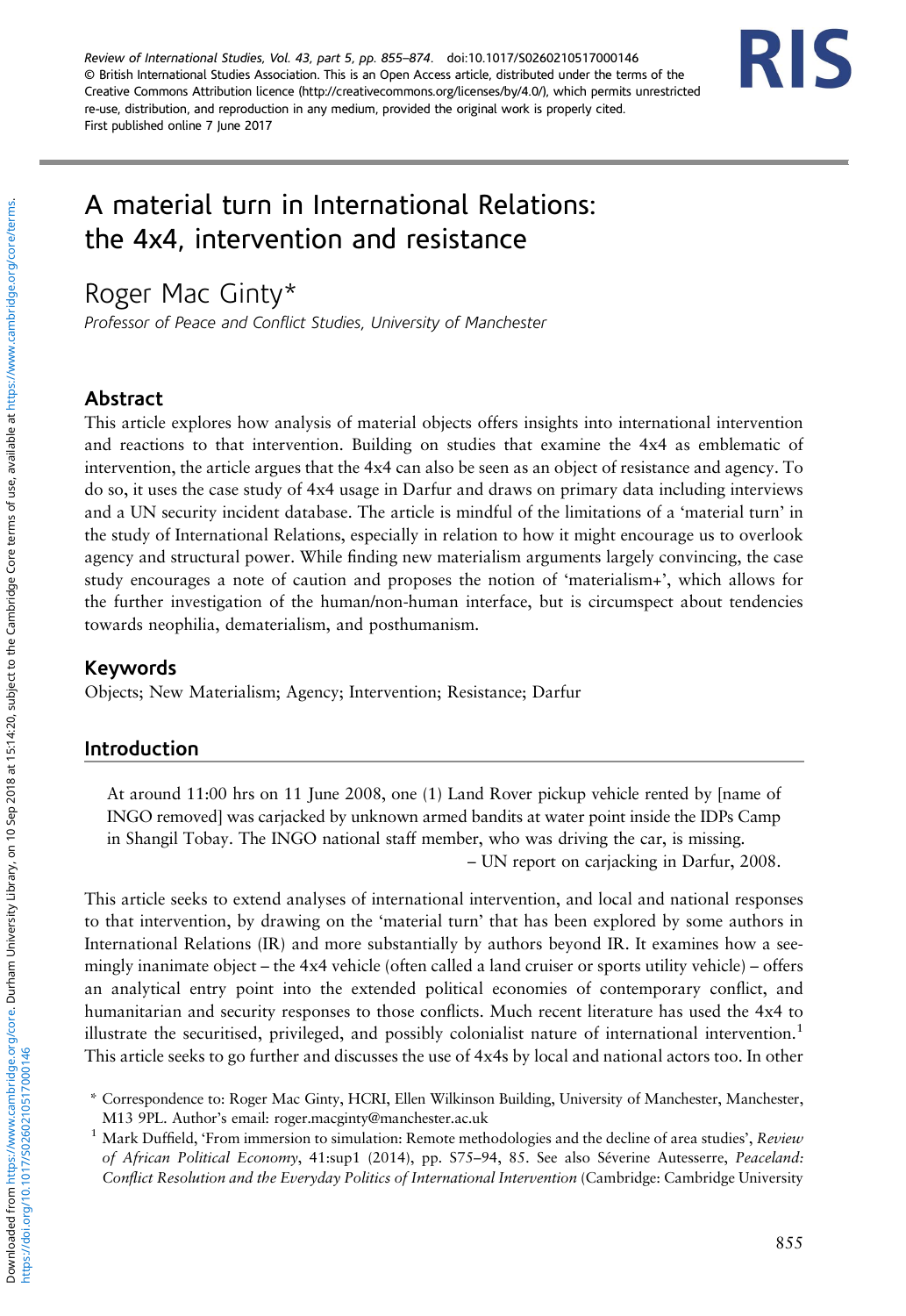words, the 4x4 is not simply a vehicle (pun intended) of intervention. It is also an object of resistance, mimicry, production, consumption, and war-making.

The principal aim of the article is to show how material objects and the 'social life of things<sup>2</sup> constitutes a useful analytical vantage point from which to observe the complex interactions that make up contemporary conflict and intervention. The article is sympathetic to new materialism arguments that attempt to move beyond the inanimate/animate or non-human/human divide.<sup>3</sup> The interstices, hybridities, and assemblages comprised of the complex interactions between humans and non-human objects are indeed important, but it is also crucial to recognise the vibrancy of matter or that things have power and energy in themselves independent of interpretations and representations imposed by humans.<sup>4</sup> The case study, however, encourages some caution with regard to the new materialism arguments. The notion of materialism + is put forward as an indication of the need to move beyond simple materialism but also to signal that circumspection is required before a full acceptance of all that new materialism entails.

In service of the central aim of showing how material objects provide a useful methodological and analytical vantage point for the study of intervention, the article has three objectives. Firstly, and enabled by a case study of 4x4 usage, it aims to put forward the notion of materialism+. This is a compromise position between materialism and new materialism. While new materialism arguments are largely convincing, especially in relation to the need to move beyond the material/non-material divide, the case study at the heart of this article demands caution. The article's second objective is to make the case that the 4x4 should be seen as a vehicle of agency, resistance, mimicry, and hybridity in addition to the cliché of the white land cruiser as an object of intervention. This argument is reinforced by the observation that 4x4s constitute lifeworlds and are specific to the ontology of specific actors. The final objective has a methodological ambition in using the 4x4 as a conflict analysis tool to explain the character of contemporary conflict and intervention. Conflict analysts suffer from a 'crisis of access'<sup>5</sup> to conflict sites, yet by focusing on multiple small data points (in this case the usage of 4x4s in Darfur), it is possible to build a picture of contemporary violent conflict, particularly the long chains of implication that go from manufacturer in the global north to violent or humanitarian actor in the global south.

In terms of structure, the article begins with a brief note on methodology. The second section makes the case for materialism as a lens with which to analyse conflict, intervention, and resistance.

Press 2014); and Lisa Smirl, Spaces of Aid: How Cars, Compounds and Hotels Shape Humanitarianism (London: Zed Books, 2015).

- <sup>2</sup> Arjun Appadurai, The Social Life of Things: Commodities in Cultural Perspective (Cambridge: Cambridge University Press, 2013), p. 3.
- <sup>3</sup> Important contributions to this new materalisms literature include Diana Coole and Samantha Frost, 'Introducing the new materialisms', in Diana Coole and Samantha Frost (eds), New Materialisms: Ontology, Agency and Politics (Durham and London: Duke University Press, 2010), pp. 1-46; Martin Coward, 'Between us in the city: Materiality, subjectivity, and community in the era of global urbanization', *Environment and Planning* D: Society and Space, 30:3 (2012), pp. 468–81; Martin Coward, Urbicide: The Politics of Urban Destruction (London and New York: Routledge, 2009); Tom Lundberg and Nick Vaughan-Williams, 'New materialism, discourse analysis and international relations: a radical intertextual approach', Review of International Studies, 41:1 (2015), pp. 3–25.
- <sup>4</sup> Jane Bennett, Vibrant Matter: A Political Ecology of Things (Durham and London: Duke University Press, 2010)
- $<sup>5</sup>$  Roger Mac Ginty and Oliver Richmond, 'The fallacy of constructing hybrid political orders: a reappraisal of</sup> the hybrid turn in peacebuilding', International Peacekeeping, 23:2 (2016), pp. 219–39 (p. 232).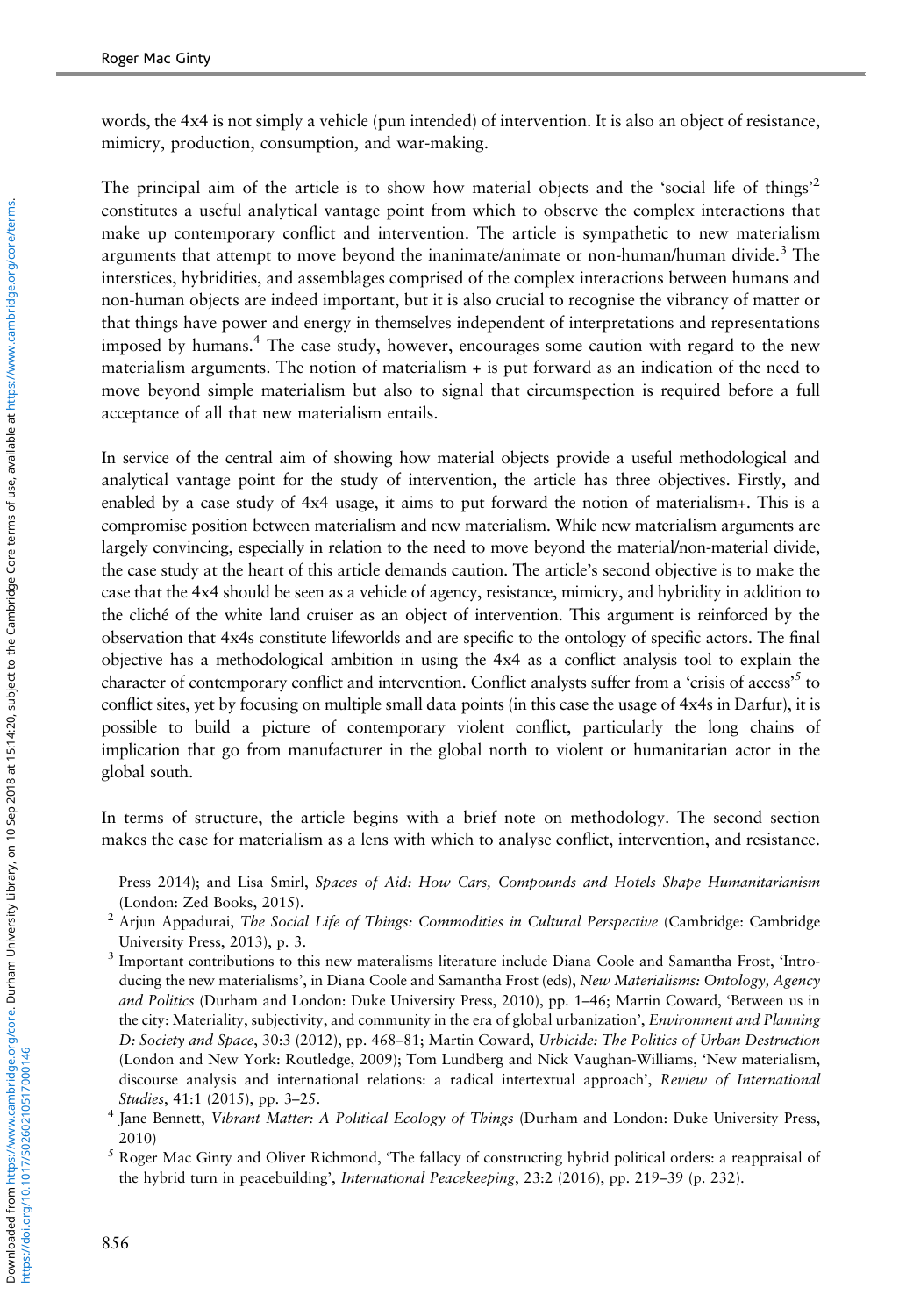This section is influenced by the new materialisms literature, but is unable to share fully all of the enthusiasms found in new materialism theory. The article puts forward the notion of materialism+, a position that embraces the disruptive capability of new materialism but is cautious of the tendencies towards neophilia, dematerialisation, and posthumanism found in some debate on new materialism. In its third section, the article shows how the 4x4 vehicle illustrates bottom-up agency as well as the top-down interventions it is more usually associated with. On the one hand, the 4x4 is a device of international intervention and offers international actors material and symbolic power with which to promote agendas of humanitarianism, stabilisation, and possibly neocolonialism. Yet, on the other hand, local and national actors utilise 4x4s and they are integral to strategies and tactics of resistance, mimicry, extraction, and power projection. Importantly, in this case, the material object is not just an object of consumption. It becomes an object of production as it is used and reused to generate rent and symbolic capital. The fourth section, drawing directly on a UN security incident dataset, examines how multiple data points on a seemingly obscure aspect of conflict can, in fact, provide useful tools for conflict analysis. The conclusion returns to the utility of a material turn in IR and discusses concerns that such an approach might hasten a move to posthumanism, or the downgrading of people and agency from analyses.

It is important to note that the starting point of this article is empirical observation and fieldwork. This sets it apart from many (but no means all) studies of new materialism and may account for its cautiousness with regard to some of the directions new materialism research has taken.

#### A note on methodology

While much of this article takes the form of conceptual scoping, it also has an empirical basis. The article arose from an ESRC-funded secondary data analysis project that gave the author access to an African Union-United Nations Joint Mission Analysis Centre (JMAC) security incident dataset from the conflict in Darfur.<sup>6</sup> The security incident dataset was compiled in real-time and comprises of a spreadsheet of 5,000+ incidents (like the one at the beginning of the article) sent from UN peacekeepers in the field to JMAC. The dataset covers incidents between 3 January 2008 and 6 April 2009, or the first 15 months of the UNAMID (United Nations Mission in Darfur) deployment. Before use it was anonymised and has been used in accordance with data protection provisions. The scale of 4x4 usage and theft in the Darfur conflict was not clear to the author until viewing the dataset. This prompted a more granular manual search of the database and, following coding, computerised searches. The apparent frequency of vehicle theft also prompted the author to hold semi-structured interviews to gain more contextual information. Interviews were conducted with 17 former and current UN and INGO personnel in Khartoum (March 2014), New York (May 2015), the UK (June 2016), and via Skype (2014–17). Initial interviewees were identified through the author's professional network and thereafter via snowballing. All interviews were conducted on the basis of anonymity for interviewees, and a number of interviewees asked for 'off the record' interviews – hence the absence of direct quotations in some cases. The author did not travel to Darfur. The research was conducted with ethical approval from the University of Manchester.

<sup>6</sup> ESRC project ES/L007479/1, 'Making Peacekeeping Data Work for the International Community'. Further information on the role of JMACs can be found in Philip Shetler-Jones, 'Intelligence in integrated UN peacekeeping missions: the Joint Mission Analysis Centre', International Peacekeeping, 15:4 (2008), pp. 517–27 and Melaine Ramjoué, 'Improving UN intelligence through civil-military collaboration: Lessons from the Joint Mission Analysis Centres', International Peacekeeping, 18:4 (2011), pp. 468–84.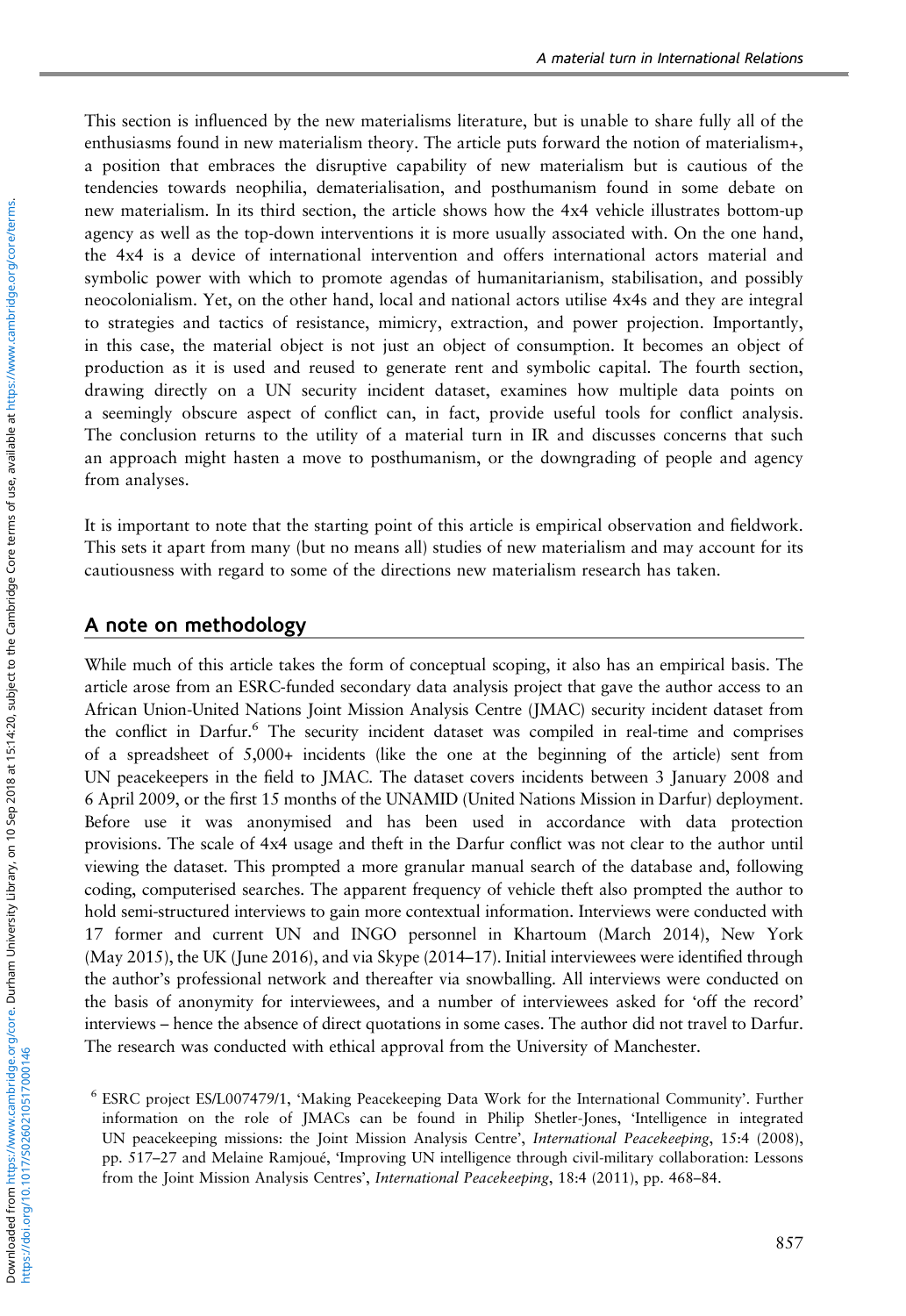The article uses Darfur, a site of extensive 4x4 use, as its principal case study. While the focus is on Darfur, it is hoped many of the insights from that context may be more generally applicable to other sites of conflict and international intervention. There is no claim that Darfur is representative of other cases, merely indicative.

#### The material turn

Recent years have seen local,<sup>7</sup> narrative,<sup>8</sup> everyday,<sup>9</sup> sociological,<sup>10</sup> and anthropological<sup>11</sup> 'turns' as scholars have sought to unpack the liberal peace. This article invokes socio-materiality or the extent to which objects signify relationships and cosmologies. Daniel Miller's observation that, 'objects create subjects much more than the other way around<sup>212</sup> is challenging in that it forces us to think of limits to individual and collective agency. Yet agency, and especially the ability of local actors to exercise their will in the face of international intervention, has been a major focus of much IR scholarship in recent years.<sup>13</sup> This article seeks to contribute to the debate on the dynamic relationship between agency and objects, and hopes to move beyond the view that inanimate objects are only enlivened through context and constructionism. Certainly the meanings of materiality are often mediated through human interaction that renders an object into a symbol or device for production, consumption, compliance, or resistance. A large part of this article rests on insights from the representation and political meanings given to inanimate objects and so before discussing the new materialism lens, it is important to entertain materialism and the use of material objects as part of an evidential trail in the study of social phenomena.

Interpreting IR through material objects is in keeping with a number of other research directions in the discipline such as recent studies of spaces and the possibilities of new (nano, digital, neuroscientific, etc.) technologies. Literature on spaces (a form of matter) has focused on sovereignty, borders, new mobilities and the need to think of post-territorial conceptualisations of space.<sup>14</sup>

- $^7$  Hanna Leonardsson and Gustav Rudd, 'The "local turn" in peacebuilding: a literature review of effective and emancipatory peacebuilding', Third World Quarterly, 36:5 (2015), pp. 825–39.
- <sup>8</sup> Richard Jackson and Gareth Hall, 'Talking about terrorism: a study of vernacular discourse', Politics, 36:3 (2016), pp. 292–307.
- <sup>9</sup> Stephen C. Roach, 'Affective values in International Relations: Theorizing emotional actions and the value of resilience', Politics, 36:4 (2016), pp. 400–12; Matthew Donoghue, '"Common senses": Everyday narratives of community and cohesion in New Labour's Britain', Politics, 36:3 (2016), pp. 262–76; Oliver P. Richmond and Audra Mitchell (eds), Hybrid Forms of Peace: From Everyday Agency to Post-Liberalism (Basingstoke: Palgrave, 2011).
- <sup>10</sup> John D. Brewer, *Peace Processes: A Sociological Approach* (Cambridge: Polity, 2010).<br><sup>11</sup> Gearpid Millar, *An Ethnographic Approach to Peacehuilding: Understanding Local*
- Gearoid Millar, An Ethnographic Approach to Peacebuilding: Understanding Local Experiences in Transitional States (Abingdon: Routledge, 2014).
- <sup>12</sup> Daniel Miller, The Comfort of Things (Cambridge: Polity, 2008), p. 298.
- <sup>13</sup> Stefanie Kappler, Local Agency and Peacebuilding: European Union and International Engagement in Bosnia Herzegovina, Cyprus and South Africa (Basingstoke: Palgrave, 2014); David Chandler, 'Peacebuilding and the politics of non-linearity: Rethinking "hidden" agency and "resistance"', Peacebuilding, 1:1 (2013), pp. 17-32.
- <sup>14</sup> John Williams, 'Space, scale and Just War: Meeting the challenge of humanitarian intervention and transnational terrorism', Review of International Studies, 34:4 (2008), pp. 581–600; Nick Vaughan-Williams, 'The generalized bio-political border? Reconceptualising the limits of sovereign power', Review of International Studies, 35:4 (2009), pp. 729–49; Debbie Lisle, Holidays in the Danger Zone: Entanglements of War and Tourism (Minneapolis: University of Minnesota Press, 2016); Annika Björkdahl and Susanne Buckley-Zistel (eds), Spatialising Peace and Conflict: Mapping the Production of Place, Sites and Scales of Violences (Basingstoke; New York: Palgrave Macmillan, 2016).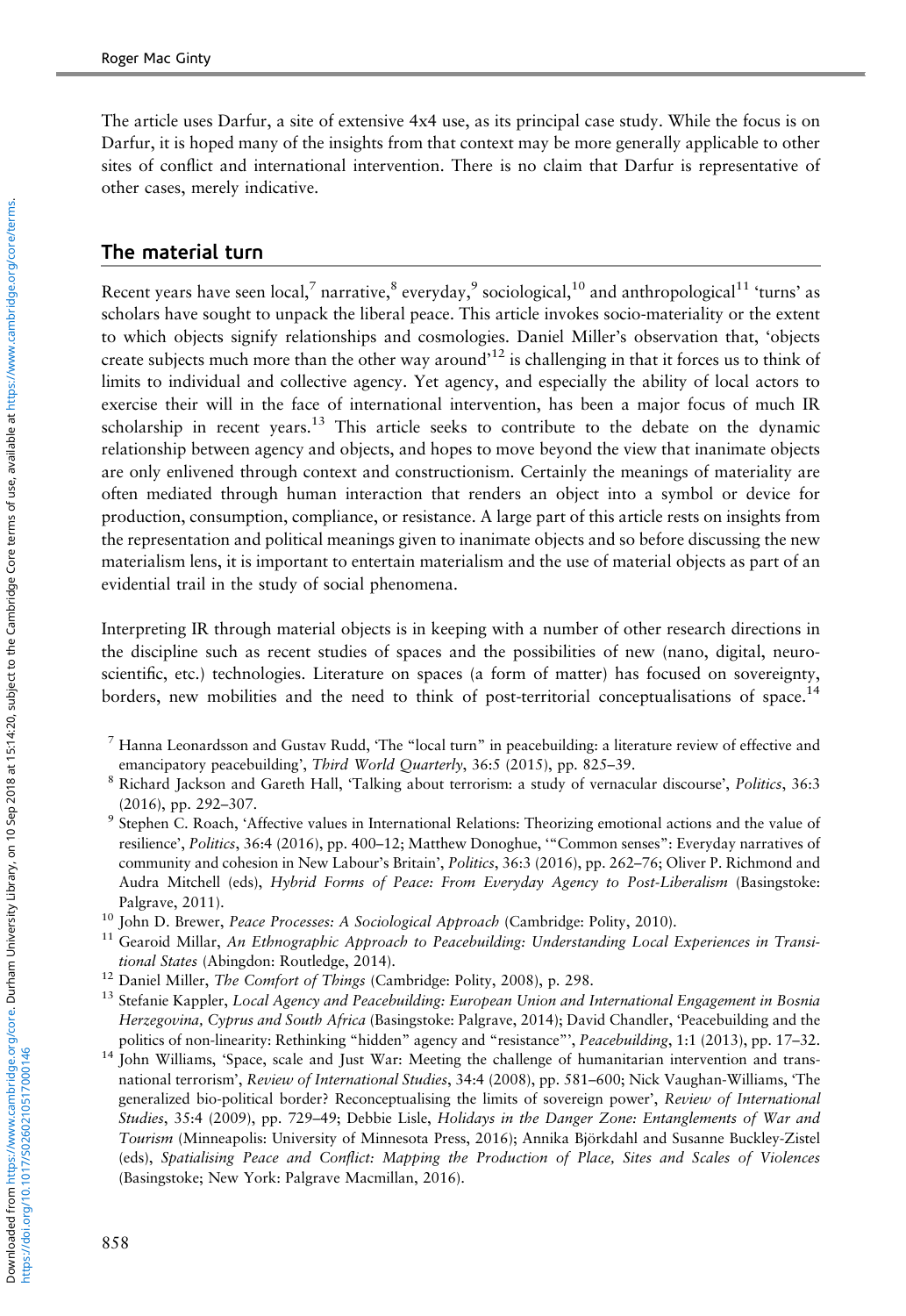Importantly, a number of works have conceived of space as ontological – lifeworlds constituted by enactment.<sup>15</sup> Work on the possibilities of digital technologies has examined issues of regulation, ethics, and biopolitical challenges.<sup>16</sup> Echoing the new materialism literature (to be discussed later) literatures on space and technology concur on the need to see their subjects as more than matter – these dimensions and items are constituted by humans, but – in turn – constitute humans through complex processes of interactionism.

One motivation for using material objects to understand the political economies of violent conflict and intervention is that many of the actors involved in these processes are less than transparent. Many international organisations, INGOs and state militaries produce significant amounts of publicly available material, and their personnel often consent to be interviewed. Yet there may be discrepancies between the official account of action, and actions actually taken. In the case of rebel and militia groups, safe access for the researcher can be problematic,<sup>17</sup> although work on rebel governance and the anthropology of rebellion points to some very brave researchers.<sup>18</sup> The lack of transparency encourages us to explore other evidential trails that may depict the nature of conflict and intervention. A focus on material objects allows us to examine the processes of objectification whereby objects are made and remade through use, language, and circulation.<sup>19</sup> This social construction will be moulded by context, with the same object acquiring different properties according to time and space. As Neil MacGregor noted in his A History of the World in 100 Objects, 'The object becomes a document not just of the world for which it was made, but for the later periods which altered it.<sup>20</sup> Crucially, these material palimpsests can be used for purposes other than those originally intended by the manufacturer or regulator.<sup>21</sup> Usage tells a story that may help us access the 'hidden transcript'<sup>22</sup> of a society – stories of resistance, mimicry, and polymorphism. Manufacturers, advertisers, pressure groups and governments may seek to impose approved usages on objects, for example branding some as 'humanitarian goods',<sup>23</sup> but 'systems use' (how an object is actually used) and 'normative use' (its recommended use) may differ considerably.<sup>24</sup> As will be

- <sup>15</sup> Autesserre, Peaceland and Smirl, Spaces of Aid. See also 'Special Section: Objects and spaces of intervention: Honouring the work of Lisa Smirl (1975–2013)', Journal of Intervention and Statebuilding, 10:1 (2016); Francois Audet, 'Humanitarian space', in Roger Mac Ginty and Jenny H. Peterson (eds), The Routledge Companion to Humanitarian Action (Abingdon: Routledge, 2015), pp. 141–52.
- <sup>16</sup> See, for example, Caroline Kennedy and James I. Rogers, 'Virtuous drones?', International Journal of Human Rights, 19:2 (2015), pp. 211–27; Lauren Wilcox, 'Drone warfare and the making of bodies out of place', Critical Studies of Security, 3:1 (2015), pp. 127–31; Peter Newell, 'Democratising biotechnology? Deliberation, participation and social regulation in a neo-liberal world', Review of International Studies, 36:2 (2010), pp. 471-91; and Daniel McCarthy, Power, Information Technology, and International Relations Theory: The Power and Politics of US Foreign Policy and the Internet (Basingstoke: Palgrave, 2015).
- <sup>17</sup> Sybert Liebenberg, Richard Haines, and Geoff Harris, 'A theory of war economies', African Security Review, 24:3 (2015), pp. 307–23 (p. 308).
- <sup>18</sup> See, for example, work by Autessere, Peaceland; Carolyn Nordstrom, Shadows of War: Violence, Power and International Profiteering in the Twenty-First Century (Berkeley: University of California Press, 2004); Romain Malejacq and Dipali Mukhopadhyay, 'Yes it's possible to do research in conflict zones: This is how', Washington Post (5 April 2017).
- <sup>19</sup> Shakini Shankar, 'Metaconsumptive practices and the circulation of objectifications', Journal of Material Culture, 11:3 (2006), pp. 293–317 (p. 294).
- <sup>20</sup> Neil MacGregor, A History of the World in 100 Objects (London: Penguin Books, 2012), p. xxi.
- <sup>21</sup> Paul Graves-Brown, 'Avtomat Kalashnikova', Journal of Material Culture, 12:3 (2007), pp. 285-307 (p. 286).
- <sup>22</sup> James C. Scott, *Domination and the Arts of Domination* (New Haven, CT: Yale University Press, 1990).
- <sup>23</sup> Jamie Cross, 'The 100th object: Solar lighting technology and humanitarian goods', Journal of Material Culture, 18:4 (2013), pp. 367–87.
- <sup>24</sup> Shankar, 'Metaconsumptive practices and the circulation of objectifications'.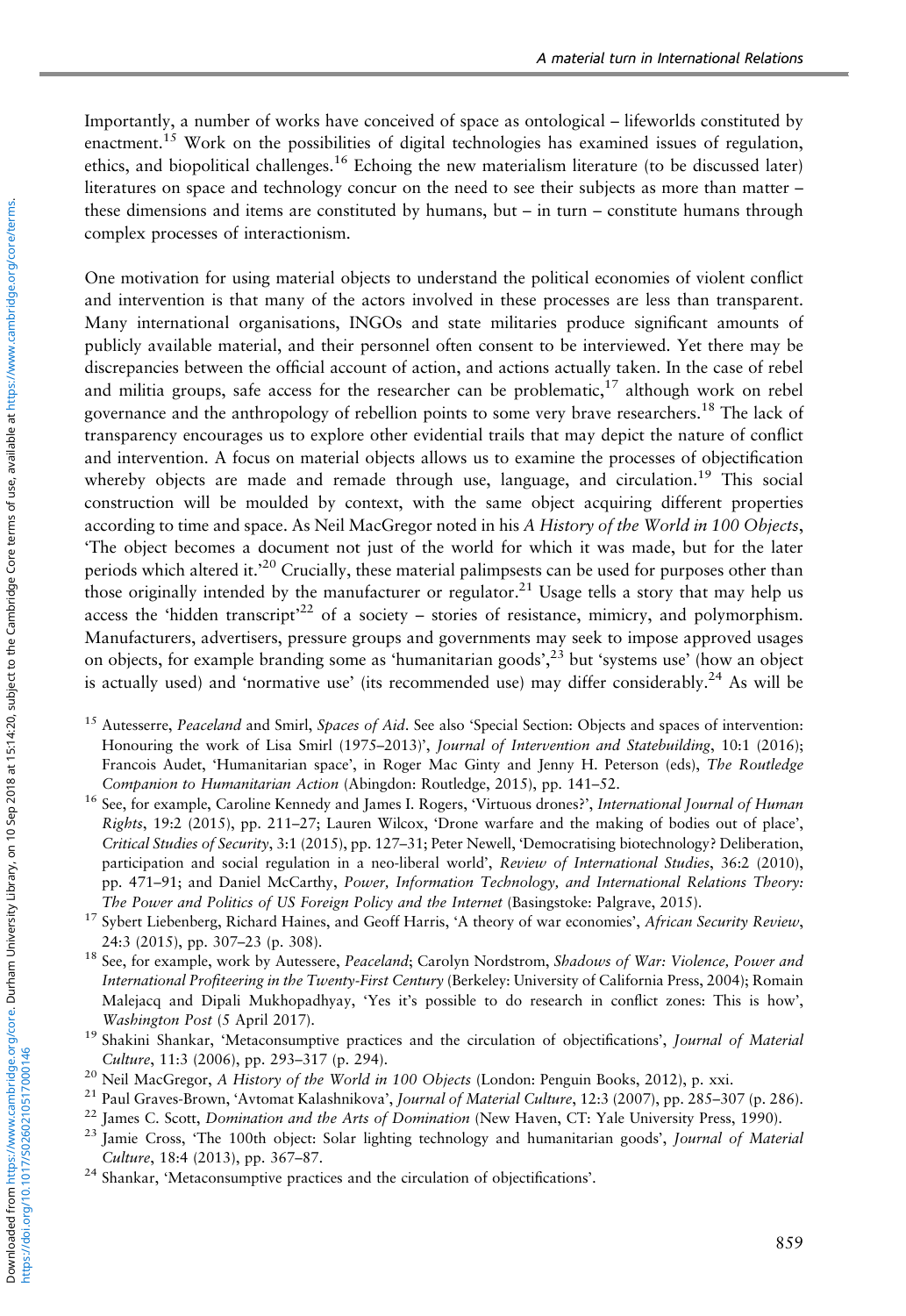discussed later, this is the case with 4x4s that can have multiple buyers, sellers and owners during a long life history, and can be modified in numerous ways. As an enthusiast website noted with respect to the Toyota Land Cruiser: popular with 'tradies and the Taliban'.<sup>25</sup>

Ian Walters observes that 'the very physicality of the object, which makes it appear so immediate, assimilable, sensual, belies its actual character'.<sup>26</sup> The everyday-ness of an object may be accentuated by its ubiquity, accessibility, and mundane nature. Mass-produced items will contain the same parts or ingredients and may have universal branding. Coca-Cola and Apple, and many other products and corporate brands, constitute forces of isomorphism that suggest common experiences and even the achievement of shared standards of modernity. Yet, of course, artefacts are inflected with social meaning through their usage, modification, culture, economics, and politics.<sup>27</sup> The  $4x4$ , depending on type and the socioeconomic value given to it, can be a luxury object of desire, but it can also be an utilitarian object required for strictly functional purposes: covering rough terrain, pulling heavy loads, carrying troops and looted goods. On the one hand, the 4x4 has achieved an iconic place in many societies in the global north. It has variously been seen as emblematic of excess, emascula- $\frac{28}{3}$  and the securitisation of everyday life.<sup>29</sup> Josh Lauer noted how such so-called Chelsea tractors or soccer mom vans 'lent "yuppies" and wealthy suburbanites an aura of roughness that few could legitimately claim'.<sup>30</sup> On the other hand, the use of 4x4s by apparently incorrigible militants groups such as Islamic State and the Taliban prompted a round of media securitisation of the 4x4. A former US Ambassador to the UN noted that 'Regrettably, the Toyota Land Cruiser and Hilux have effectively become almost part of the ISIS brand.' 31

Anthropological and sociological lenses allow us to see the extra-economic dimensions of material objects and their users. A strict economic view may encourage the rendering of an object into an economic value.<sup>32</sup> By going beyond economic value we are confronted with a world of motivations, gifting, inheritance, borrowing, hoarding, and storage whereby the object has affective and life-shaping dimensions. In effect, the inanimate and the affective meet, with the former being given forms of life by the latter.

The new materialism literature encourages us to examine the 'mutual constitution of humansnonhumans<sup>333</sup> and 'technologies in intimate integration with humans'.<sup>34</sup> While matter matters, it is

- <sup>25</sup> 4x4 Australia, 'The 10 Greatest 4x4s of All Time', 4x4 Australia (7 October 2015), available at: [{http://](http://www.4x4australia.com.au/drive/1510/the-10-greatest-4x4s-of-all-time/) [www.4x4australia.com.au/drive/1510/the-10-greatest-4x4s-of-all-time/](http://www.4x4australia.com.au/drive/1510/the-10-greatest-4x4s-of-all-time/)}.
- <sup>26</sup> Ian Walters, 'Vietnam Zippos', Journal of Material Culture, 2:1 (1997), pp. 61-75 (p. 63).
- <sup>27</sup> Aafke Komter, 'Heirlooms, Nikes and bribes: Towards a sociology of things', Sociology, 35:1 (2001), pp. 59–75 (p. 60).
- <sup>28</sup> Mary Beckman, 'How to sell Humvees to men', Science (4 August 2005), available at: [{http://www.sciencemag.](http://www.sciencemag.org/news/2005�/�08/how-sell-humvees-men) [org/news/2005/08/how-sell-humvees-men}](http://www.sciencemag.org/news/2005�/�08/how-sell-humvees-men) last accessed 16 May 2016.
- <sup>29</sup> David Campbell, 'The biopolitics of security: Oil, empire and the sports utility vehicle', American Quarterly, 57:3 (2005), pp. 943–72.
- <sup>30</sup> Josh Lauer, 'Driven to extremes: Fear of crime and the rise of the sport utility vehicle in the United States', Crime, Media, Culture, 1:2 (2005), pp. 149–68.
- <sup>31</sup> Samuel Osborne, 'Why does ISIS have so many Toyota trucks', Independent (7 October 2015), available at: {[http://www.independent.co.uk/news/world/middle-east/why-does-isis-have-so-many-toyota-trucks-a6684336.](http://www.independent.co.uk/news/world/middle-east/why-does-isis-have-so-many-toyota-trucks-a6684336.html) [html}](http://www.independent.co.uk/news/world/middle-east/why-does-isis-have-so-many-toyota-trucks-a6684336.html) last accessed 16 May 2016.
- <sup>32</sup> James Ferguson, 'Cultural exchange: New developments in the anthropology of commodities', Cultural Anthropology, 3:4 (1988), pp. 488–513.
- <sup>33</sup> Vicki Squire, 'Desert "trash": Posthumanism, border struggles, and humanitarian struggles', Political Geography, 39 (2014), pp. 11–21 (p. 18).
- $34$  Charles Hables Gray, 'Post human soldiers in postmodern war', Body and Society, 9:4 (2003), pp. 215–26 (p. 218).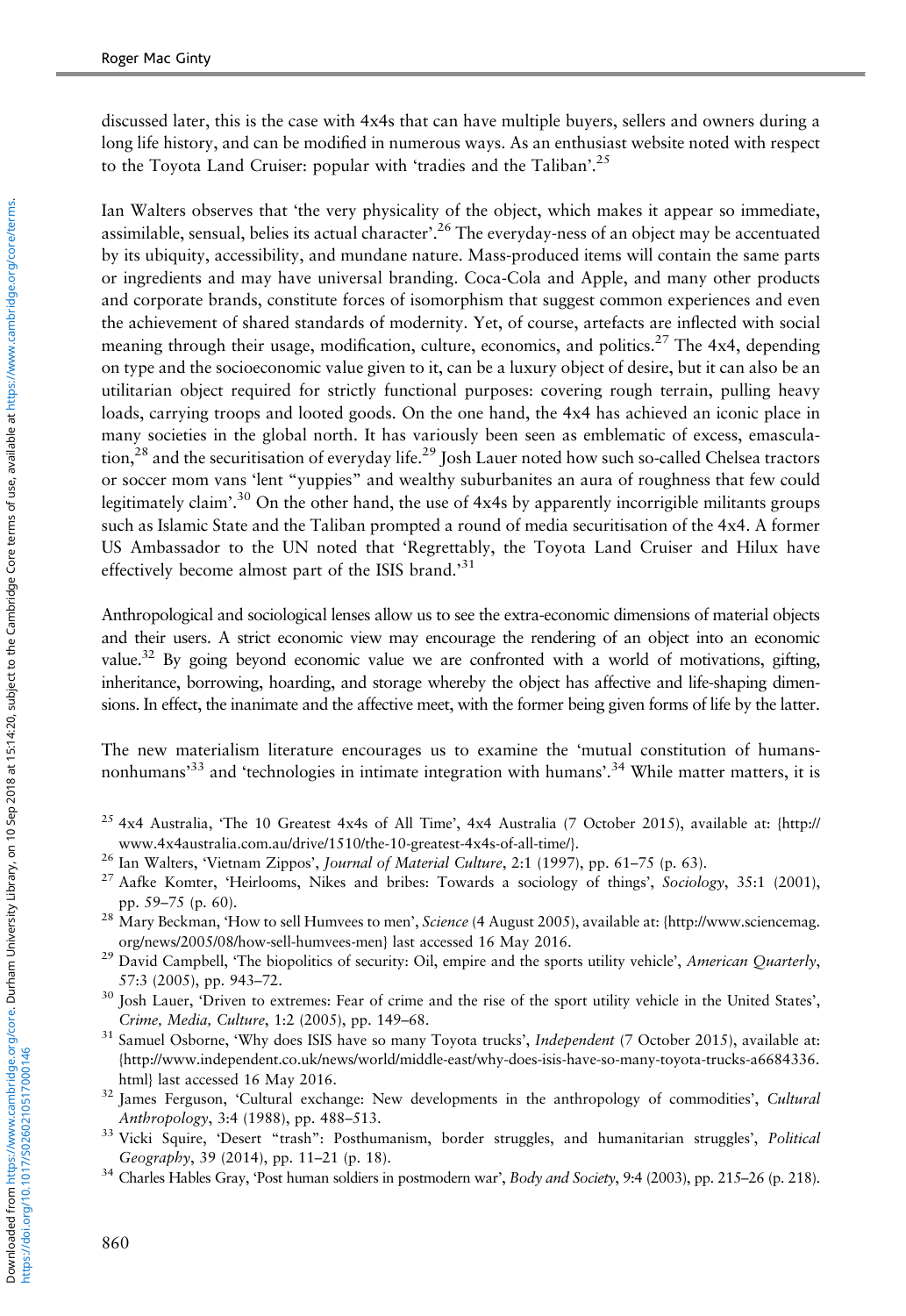more than just matter and we are encouraged to think of 'the emergent or generative powers of "matter" and the complex yet intertwined formation of "objects", "bodies", and "subjectivities" that this entails.' $^{35}$  The social construction of objects is not to be under-estimated, $^{36}$  yet to leave our analysis at this point risks missing the ontological and normative aspects of products and how they intersect with belief systems.<sup>37</sup> As Vicki Squire notes pithily, we may become stuck on 'object fetishism'.<sup>38</sup> The new materialisms literature on the vitality of objects and how they are 'more than human'<sup>39</sup> encourages at least two lines of thinking in relation to 4x4s in Darfur. Firstly, the 4x4 embodies and becomes the professional and the personal, even intimate, lifeworlds of those who use them. The professional aspect is well known with the cliché of the humanitarian 4x4 sweeping through the village scattering villagers in a dust cloud. Driving in, or being driven in, a 4x4 may also be seen as a 'badge of honour' by some. One academic acquaintance recalls how a human rights activist in Colombia, contracted by the US government, 'was very pleased that she could give us a ride back from the village to the municipality in her car'.<sup>40</sup> But the personal aspect of the 4x4 is less well explored. The interior of the vehicle constitutes a micro-cosmos.<sup>41</sup> For one UN employee involved in humanitarian convoys in Syria, the 4x4 became home for days on end as access was being negotiated to besieged enclaves.<sup>42</sup> One female British Government employee noted how the interior of armoured vehicles, with their non-opening windows, can be oppressive: 'if someone farts you're fucked'.<sup>43</sup> The seating arrangements are dictated by status and gender. Mission leaders usually sit in the front passenger seat, but according to one interviewee 'statistically, the seat behind the driver is the safest'.<sup>44</sup> In many missions, national staff are the drivers and expatriate staff are the passengers – leading to a racialised division of labour. No interviewee could ever remember seeing a female drive a vehicle in Darfur.<sup>45</sup> The key point is that, in certain circumstances, people are constituted by things.<sup>46</sup> It is not simply that the  $4x4$  (and other objects) represent status, identity, and purpose as a rebel, militia member, UN peacekeeper, or humanitarian worker. Material objects are constitutive of these identities and bring with them affective reactions from both those inside and outside the 4x4. By creating (and recreating) lifeworlds, the material dimension strays into ontology whereby existence and purpose are due, to a significant degree, to the possession and utilisation of material objects. To put it bluntly, it is difficult to imagine an active rebel or militia member operating in Darfur without a 4x4.

The 4x4 can also shape epistemology in quite literal ways. The inhabitant may be encased in an armoured vehicle, physically insulated from the territory and people they are – notionally – working with. A former UN peacekeeper, and a UN human rights monitor (both with experience in Darfur)

- <sup>35</sup> Vicki Squire, 'Reshaping geopolitics? The materialist challenge', Review of International Studies, 41 (2014), pp. 139–59.
- <sup>36</sup> Daniel R. McCarthy, 'The meaning of materiality: Reconsidering the materialism of Gramscian IR', Review of International Studies, 37:3 (2010), pp. 1215–34 (p. 1216).

<sup>38</sup> Squire, 'Reshaping geopolitics?', p. 149.

- <sup>40</sup> The author is grateful to Pamina Firchow for this anecdote.
- <sup>41</sup> Lorena Rizzo, 'Between the book and the lamp interiors of bureaucracy and the materiality of colonial power', African Historical Review, 45:2 (2013), pp. 31–51.
- <sup>42</sup> Author interview with UN human rights monitor, 8 March 2017.
- <sup>43</sup> Interview with British Government employee, 1 June 2016.
- <sup>44</sup> Ibid.

https://doi.org/10.1017/S0260210517000146

- <sup>45</sup> It is legal for women to drive in Sudan.
- <sup>46</sup> Miller, *The Comfort of Things*.

<sup>37</sup> Ibid., p. 1223.

<sup>39</sup> Ibid., p. 148.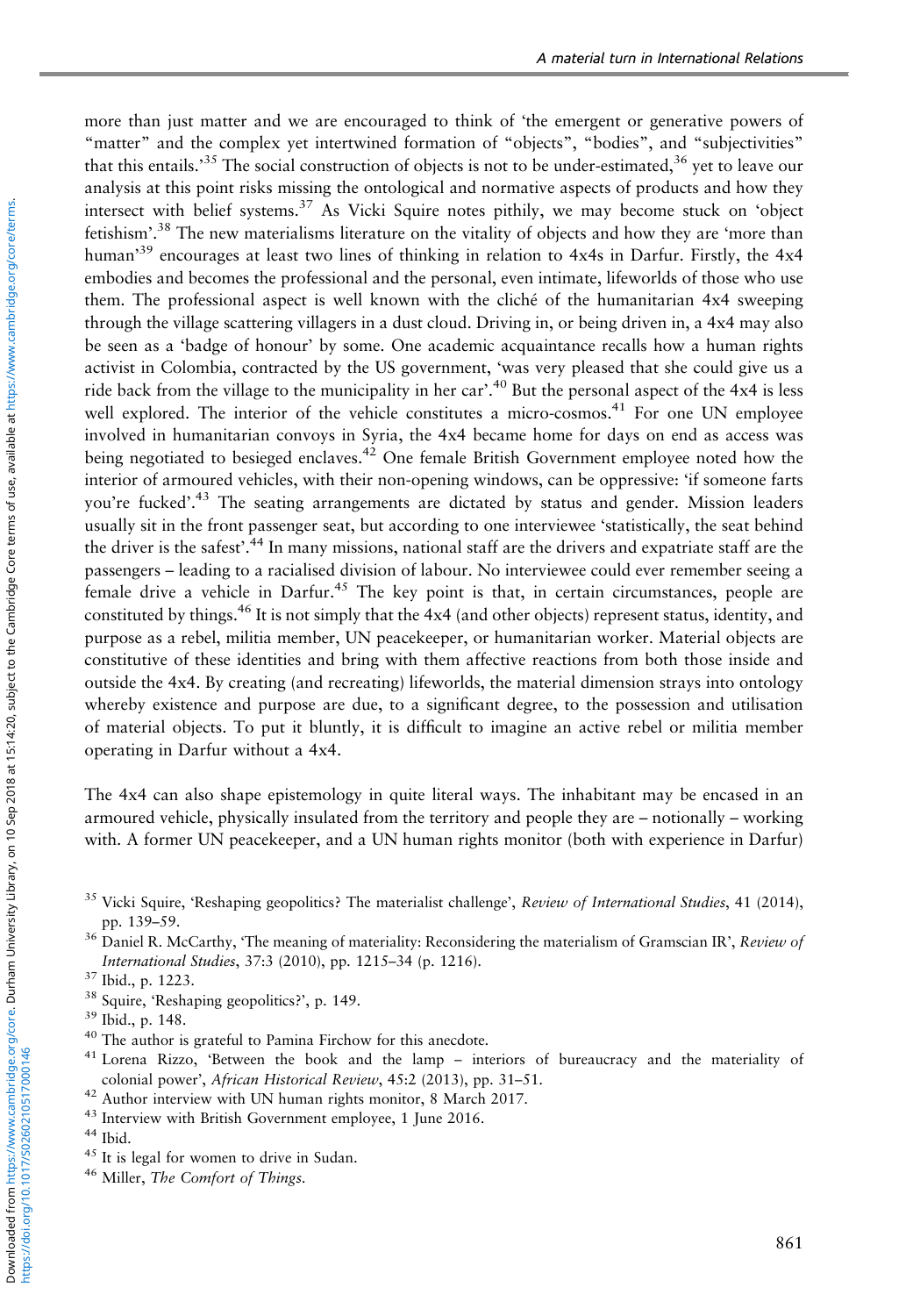confirmed that the UN could only record what its personnel could witness and that this view was often limited by the  $4x4.47$  For example, the  $4x4$  might be physically limited in where it can go, the movement control officer might declare certain routes off-limits, or the Sudanese authorities may thwart 4x4 journeys. So the 4x4 facilitates and limits standpoint epistemology and situated knowledge.<sup>48</sup>

A second point that emerges from the new materialism perspective is that objects are part of interlocking systems.<sup>49</sup> This point has been well made by Marxists and Gramscians who have pointed to the relationships between technology, belief systems, power, and behaviour.<sup>50</sup> Complex political economies mean that a 4x4 might be purchased and ordered by an INGO headquartered in the Netherlands, built in a factory in Japan, kitted out in Gibraltar, shipped to Port Sudan, convoyed to Darfur, used by personnel working on an infant mortality project, be carjacked in Darfur, and be used by a rebel commander before being sold in Chad. During this 'journey', the vehicle might variously be the object of a commercial transaction, comfort, fear, and employment (for carmakers and drivers). Some material objects, in this case the 4x4, constitute a chain of implication linking apparently remote conflict locations to everyday activity in the global north. Scholars from IR and other disciplines have been useful in highlighting how violent conflict is often othered and exoticised as something that happens 'over there'.<sup>51</sup> By tracking the material objects of conflict it is possible to question this othering and instead point to a chain of implication that unites the rebel, militia fighter, or humanitarian in the 4x4 with the 4x4 on many driveways in the global north. So keen are manufacturers to trumpet the security and all-terrain advantages of their wares that they invoke their military and humanitarian usages in advertising. Toyota Europe, for example, quotes from a Médecins Sans Frontières (MSF) logistician who describes the Land Cruiser as 'truly unbreakable'.<sup>52</sup> A minor media storm erupted when a Texas plumber saw his former pick-up truck being used by Islamic State in Syria.53 This long chain of implication relies on shared meanings of the 4x4 that go beyond its undoubted physical usefulness. Thus, and in keeping the new materialism perspective, political economies are augmented by moral economies that have an affective dimension.

While this article appreciates the disruptive and original direction of the new materialism thesis, the case study basis of the article urges caution. This circumspection encourages the author to put

- <sup>49</sup> See, for example, Mark Rupert, Producing Hegemony: The Politics of Mass Production and American Global Power (Cambridge: Cambridge University Press, 1995).
- <sup>50</sup> McCarthy, 'The meaning of materiality', p. 1223.
- <sup>51</sup> Richard Jenkins, 'Imagined but not imaginary: Ethnicity and nationalism in the modern world', in Jeremy MacClancy, Exotic No More: Anthropology on the Front Lines (Chicago: University of Chicago Press), pp. 114–28 (p. 115); Hazem Abu-Orf, 'Fear of difference: "Space of risk" and anxiety in violent settings', Planning Theory, 12:2 (2012), pp. 158–76; Giorgia Doná, 'Interconnected modernities, ethnic relations and violence', Current Sociology, 61:2 (2012), pp. 226–43.
- <sup>52</sup> Toyota Europe, 'MSF Chooses Unstoppable Land Cruiser', Your Toyota blog (13 August 2013), available at: {[http://blog.toyota.eu/your-toyota/medecins-sans-frontiers-chooses-unstoppable-land-cruiser/}](http://blog.toyota.eu/your-toyota/medecins-sans-frontiers-chooses-unstoppable-land-cruiser/) last accessed 16 May 2016. See also, Lisa Smirl, Spaces of Aid, p. 103.
- 53 Christine Hauser, 'Texas plumber sues car dealer after his truck ends up on Syria's front lines', New York Times (2015), available at: [{http://www.nytimes.com/2015/12/15/us/texas-plumber-sues-car-dealer-after-his](http://www.nytimes.com/2015�/�12/15/us/texas-plumber-sues-car-dealer-after-his-truck-ends-up-on-syrias-front-lines.html?_r=0)[truck-ends-up-on-syrias-front-lines.html?\\_r](http://www.nytimes.com/2015�/�12/15/us/texas-plumber-sues-car-dealer-after-his-truck-ends-up-on-syrias-front-lines.html?_r=0)=0} last accessed 16 May 2016.

<sup>47</sup> Author interviews, 9 November 2016.

<sup>48</sup> Marysia Zalewski, 'Feminist standpoint theory meets International Relations theory: a feminist vision of David and Goliath', Fletcher Forum of World Affairs, 17:2 (1993), pp. 13–22; Donna Haraway, 'Situated knowledges: the science question in feminism and the privilege of partial perspective', Feminist Studies, 14:3 (1988), p. 594.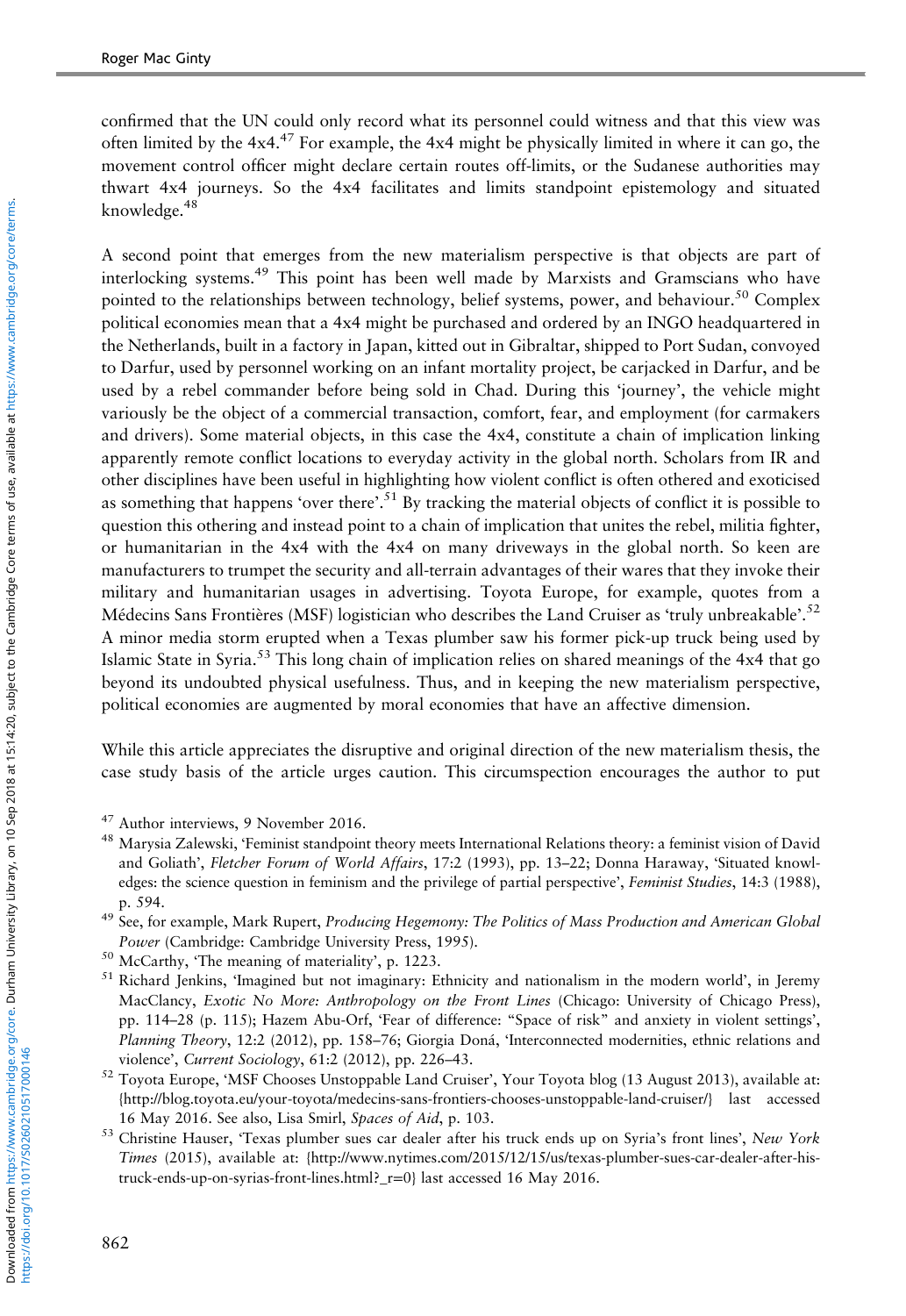forward the notion of materialism+, a notion that appreciates the ability to explore 'matter's capacity to pose questions on its own terms<sup>54</sup> but stops short of embracing three aspects of new materialism. Materialism + thus may be seen as a staging post on the way to new materialism, one necessitated by three unconvincing aspects of new materialism thesis in respect of observations from the case study.

The first point of caution relates to the neophilia much observed in new materialism arguments. To be clear, studies of new materialism are not exclusively restricted to new objects or technologies. Yet there can be no doubting that such a bias can be found in the literature. Tom Roberts observed that 'the emergence of a new materialism within the social sciences is contemporaneous to the mutation of scientific technologies and biotechnologies over the course of the 20<sup>th</sup> century.<sup>55</sup> Much of the new materialism literature concentrates on cutting-edge nano, digital, wearable, and biotechnologies. The emphasis on techno-scientific advances stands in contrast to the 4x4. The technology involved in most 4x4 use is decidedly intermediate rather than advanced or hyper-advanced. As one UN interviewee said of the Toyota Land Cruiser 'simple mechanics, lots of spare parts'.<sup>56</sup> Despite the changes in digitally-enabled humanitarianism and the trend towards remote and new public management, a constant factor seems to be the diesel engine and the  $4x4.^{57}$  Indeed, it is worth noting that the UN and some INGOs are frustrated with the increasing sophistication of 4x4s – especially their reliance on advanced electronics. These organisations value the ability to service vehicles in the field and cannabalise older vehicles for spare parts, and so find increasingly sophisticated vehicles a hindrance.

A second note of caution relates to a tendency towards dematerialisation in some of the new materialism literature.<sup>58</sup> It is not the case, of course, that all new materialism literature has a dematerialised focus.<sup>59</sup> Yet the metaphysical direction of some discussion seems very far removed from the immediate and onsite nature of much contemporary conflict and humanitarianism. The case study material on which this article is based suggests that the demise of traditional forms of intervention using boots on the ground, or tyres on mud roads, can be overstated. In 2016, one humanitarian agency, MSF, had a fleet of 700 Toyota Land Cruisers. Such vehicles are the day-today workhorses of humanitarianism, stabilisation, and peacemaking. The United Nations High Commissioner for Refugees has well over 10,000 vehicles.<sup>60</sup> Such large numbers point to an onsite materiality of intervention that involves human-to-human contact and all of the complexity and power relations that such interaction involves. Without the 4x4, the 'aid archipelago' of fortified aid compounds could not exist.<sup>61</sup> Moreover, the vehicles are composed of raw materials extracted from specific sites in real-time, with consequences in terms of environmental degradation, consumption, and the dislocation of traditional industries.<sup>62</sup>

- <sup>57</sup> The author is grateful to Charles Hunt for this point.
- <sup>58</sup> A point made by Paul Ciccantell and David A. Smith, 'Rethinking global commodity chains: Integrating extraction, transport, and manufacturing', International Journal of Comparative Sociology, 50:3–4 (2009), pp. 361–84 (p. 365).
- <sup>59</sup> See, for example, work by Squire on desert 'trash'.
- <sup>60</sup> Interview with UN employee, UN Headquarters, New York, 23 May 2016.
- <sup>61</sup> Mark Duffield, 'Risk-management and the fortified aid compound: Everyday life in post-interventionary society', Journal of Intervention and Statebuilding, 4:4 (2010), pp. 453-74 (p. 470). See also, Autesserre, Peaceland.
- <sup>62</sup> Ciccantell and Smith, 'Rethinking global commodity chains', p. 366.

<sup>&</sup>lt;sup>54</sup> Tom Roberts, 'From "new materialism" to "machinic asemblage"', *Environment and Planning*, A:44 (2012), pp. 2512–29 (p. 2512).

 $55$  Ibid., p. 2515.

<sup>&</sup>lt;sup>56</sup> Interview with UN employee, UN Headquarters, New York, 23 May 2016.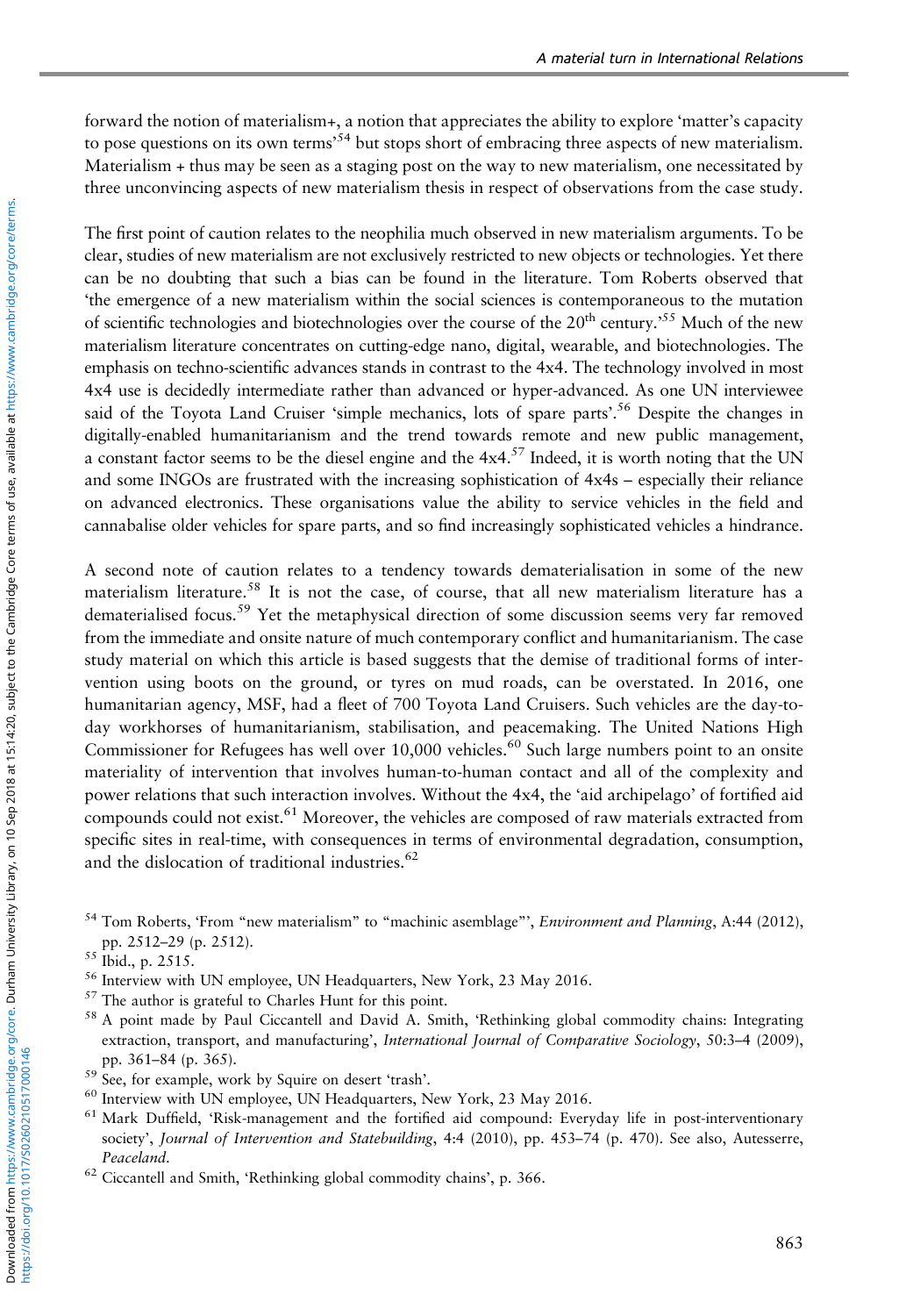A recognition of the grounded and onsite nature of contemporary conflict and humanitarianism is not to deny trends towards remote management in humanitarianism whereby digital technologies allow headquarters to direct more closely ground operations and to liaise directly with national actors (bypassing field offices).<sup>63</sup> Digital and remote sensing technologies, we are told, offer the potential for postmodern humanitarianism, whereby intervention (and more particularly the management of intervention) occurs remotely and thus possibly reinforces the othering of the subject of intervention.<sup>64</sup>

The trend towards remote management is not in question; yet, the immediate and human costs of onsite physical intervention, humanitarianism, and resistance are evidenced by the killings of significant numbers of humanitarian medical personnel in recent years.<sup>65</sup>

A third point of caution in relation to new materialism is its potential to move towards posthumanism, or situations in which human agency is displaced in narratives and analyses. None of this is to deny the imperative of 'more than human' perspectives and the need to recalibrate how and where humans fit into explanations of conflict. As Erika Cudworth and Stephen Hobden note, new materialism risks overlooking 'the unique specificity of human agency and the transformatory capabilities of our species'.<sup>66</sup> The caution concerned with the posthuman implications of new materialism relates to the normative project at the heart of humanitarianism and critical approaches to peace and conflict studies. As the term suggests, humanitarianism is human centred and often focused on basic and immediate needs. Thus moves towards extreme versions of posthumanism<sup>67</sup> risk overlooking the essential imperative of remaining focused on human things. In terms of critical approaches to peace and conflict studies, a clear normative intellectual project is underway whereby scholars and scholar-practitioners see their role as part of emancipatory efforts that seek to write people and agency back into analyses of peace and conflict. While posthumanism has been a useful intellectual device (a point revisited in the conclusion) it does demand caution lest it contradicts the normative (and indeed practical) ambitions of humanitarianism, and to a lesser extent critical peace and conflict studies. As the next section hopes to show, multiple forms of agency – many of them complex, subtle and hard to observe – lie at the heart of conflict and responses to conflict. As a result, a lurch too far towards posthumanism seems to move us away from grounded observations.

The key point of this section has been to reaffirm the material turn and beyond that, new materialism. The case study material, however, demands some caution with regards to some aspects

- <sup>63</sup> Roisin Read, Bertrand Taithe, and Roger Mac Ginty, 'Data hubris? Humanitarian information systems and the mirage of technology', Third World Quarterly, 37:8 (2016), pp. 1314-133; Stuart Garman, 'New communications technologies in emergencies', in Mac Ginty and Peterson (eds), Routledge Companion to Humanitarian Action, pp. 440–52; Katja Lindskov Jacobsen, The Politics of Humanitarian Technology: Good Intentions, Unintended Consequences, Insecurity (London: Routledge, 2015).
- <sup>64</sup> Integrity Research and Consultancy and Axiom Monitoring and Evaluation, No Longer a Last Resort: A Review of the Remote Planning Landscape (London: UK Aid, 2014); S. Collinson and Mark Duffield, Paradoxes of Presence: Risk Management and Aid Culture in Challenging Environments (London: HPG/ODI, 2013).
- <sup>65</sup> A good summary of the precarious nature of humanitarianism can be found in the Médecins Sans Frontières statement on their withdrawal from the 2016 World Humanitarian Summit: MSF, 'MSF to pull out of World Humanitarian Summit', MSF Press Release (5 May 2016), available at: {[http://www.msf.org.uk/article/msf-to](http://www.msf.org.uk/article/msf-to-pull-out-of-world-humanitarian-summit)[pull-out-of-world-humanitarian-summit}](http://www.msf.org.uk/article/msf-to-pull-out-of-world-humanitarian-summit).
- <sup>66</sup> Erika Cudworth and Stephen Hobden, 'Liberation for straw dogs? Old materialism, new materialism and the challenge of an emancipatory posthumanism', Globalizations, 12:1 (2015), pp. 134–48 (p. 135).
- <sup>67</sup> It should be noted that most studies take a moderate position.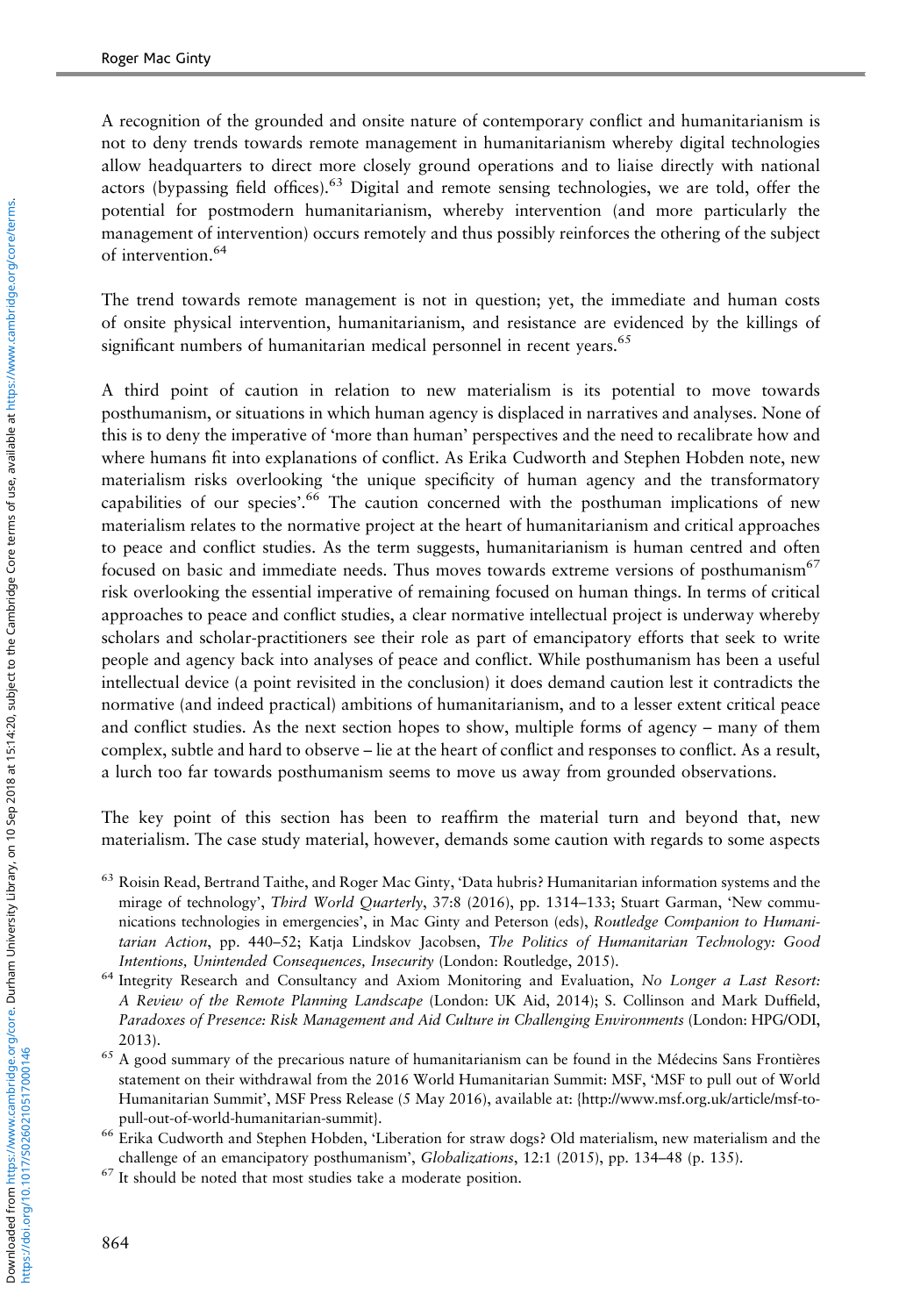of the new materialism perspective. As a result, a materialism + perspective was put forward – one cognisant of much of what new materialism has to offer, especially in investigating the inanimateanimate interstices. This position is, however, circumspect on new materialism's tendencies towards neophilia, dematerialisation, and posthumanism. The next section extends the materialism + argument by examining the 4x4 as an object of resistance and agency.

#### The 4x4 as local agency and resistance

It is relatively straightforward to portray the 4x4 as emblematic of top-down intervention – an alien intrusion that is clearly not indigenous to the conflict zone. It is a point of separation between the intervener and the intervened, perhaps inviting a rephrasing of the Belloc quip into, 'We have the 4x4, and they have not.' Lisa Smirl notes how 'The white sports utility vehicle (SUV) has become a symbol of international humanitarian personnel; in many countries better recognised than the symbol of the blue helmet of UN peacekeepers.' <sup>68</sup> One UNAMID employee referred to the 4x4 as 'Our way of marking our territory.' <sup>69</sup> A UN interviewee referred to the organisation's 'psychological dependence on the great big white vehicle – the dust cloud scattering children and market traders'. 70

The 4x4 is less often portrayed as enabling bottom-up agency and resistance. Before developing this point, two caveats should be made. The first is that we should avoid romanticising bottom-up and local forms of agency and resistance.<sup>71</sup> In some cases it can be emancipatory and enabling, but it can also be violent, exclusionary, and reinforce patriarchy and other established forms of power.<sup>72</sup> The second caveat is that the top-down/bottom-up binary is too simplistic for a complex situation like Darfur. Although this section concentrates on bottom-up agency, it does so in the knowledge that terms like 'top-down', 'bottom-up', 'local', and 'international' are too static for dynamic and multilateral contexts.<sup>73</sup> The terms are used in this article on the understanding that they contain dynamism, are gendered, and are a shorthand for very complex categories. Complicating matters are the multitude of actors involved in Darfur. Rather than a tripartite conflict involving a government, rebels, and representatives of the international community, the conflict involves multiple proxies, divisions, defections, and shifting alliances. Actors can straddle the local-national-international categories. The status of the Government of Sudan defies the neat stratifications and categorisations that comprehensible analysis prefers: it is at once a sovereign national government with international recognition, but also a local actor through its militias and proxies. Crucially, the Government of Sudan can be regarded as a resistance actor (resistance is not the sole privilege of the 'underdog'). The Government is engaged in resistance to the international community and has sought to thwart UNAMID and many other international actors who it regards as interfering in matters internal to Sudan. So in discussing agency and resistance, as illustrated by 4x4s, this article will also include the Government of Sudan and its proxies who are resisting the mandate of the international community.

<sup>68</sup> Smirl, Spaces of Aid, p. 101.

<sup>69</sup> Interview with former international UNAMID employee, 10 May 2016.

<sup>70</sup> Interview with UN employee, UN Headquarters, New York, 23 May 2016.

<sup>71</sup> Oliver P. Richmond, 'De-romanticising the local, de-mystifying the international: Hybridity in Timor Leste and the Solomon Islands', The Pacific Review, 24:1 (2011), pp. 115-36.

 $72$  Roger Mac Ginty and Oliver P. Richmond, 'The fallacy of constructing hybrid political orders: a reappraisal of the hybrid turn in peacebuilding', International Peacekeeping, 23:2 (2016), pp. 219–39.

<sup>&</sup>lt;sup>73</sup> The much debated literature on the hybrid peace is useful here.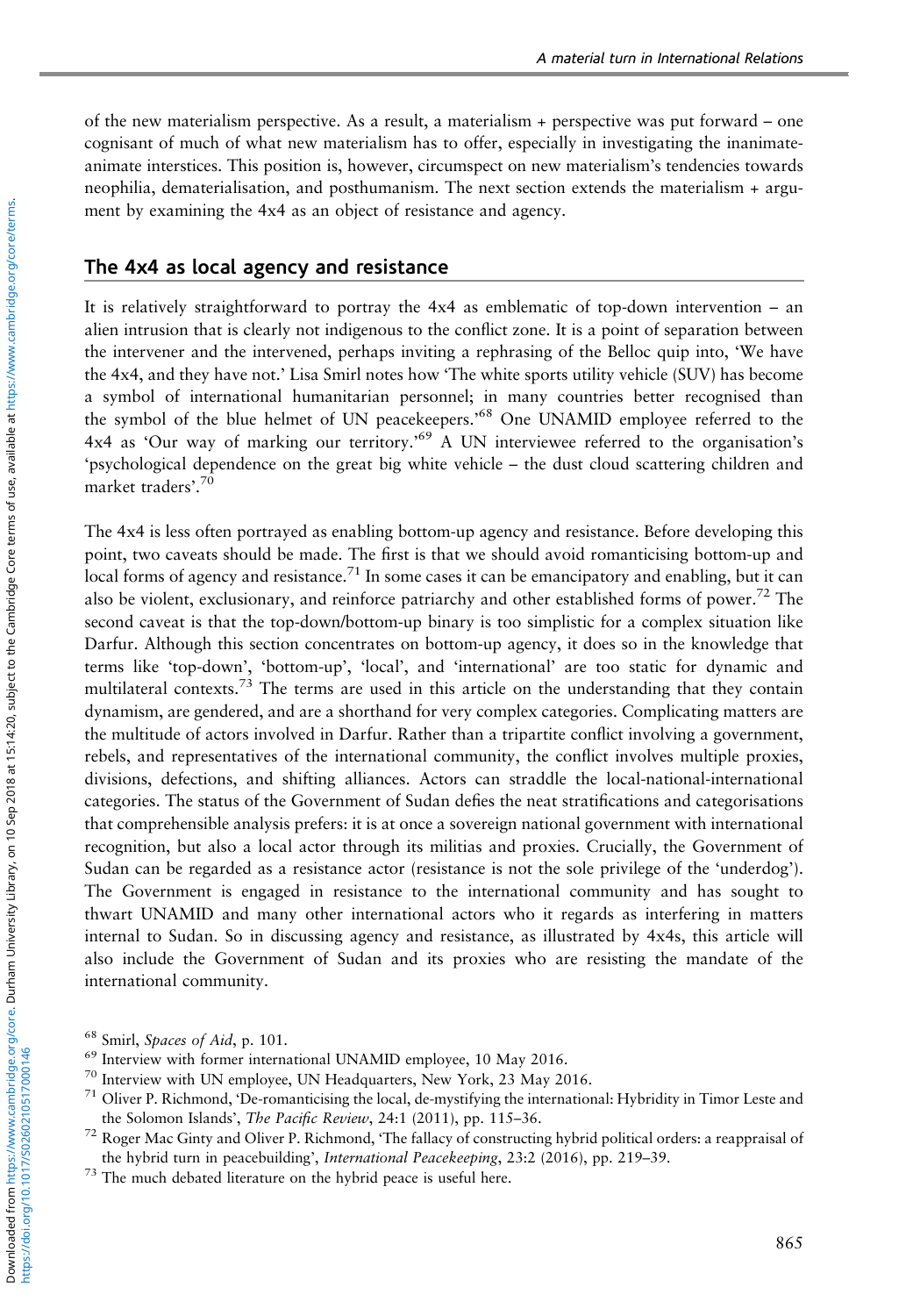These caveats aside, 4x4 usage indicates agency and resistance by Darfurians against the Sudanese state and their proxies. Crucially, and following the earlier discussion of new materialism, actorness can be conferred by possession, use, and association with material objects. The object defines the subject as agential. A limited number of objects have this power, among them in this case the camel, the 4x4, and the automatic rifle. In this 'object-oriented ontology',<sup>74</sup> objects are affiliative and notate particular associations or disassociations. In the case of Darfur, the object is not ambivalent, but affirms or modifies narratives about individual and group identity, role and motive.<sup>75</sup> For example, INGOs might have local chapters that seek to differentiate themselves from their international colleagues. In eastern Democratic Republic of Congo (though not Darfur to the best of the author's knowledge) it is common for NGO-owned 4x4s to be painted vivid colours to differentiate them from the ubiquitous white Land Cruiser and the connotations they carry.<sup>76</sup>

Rather than being populated by 'victims' and 'survivors', and rather than being 'remote' and 'isolated', analysis of 4x4 usage depicts a Darfur containing active, entrepreneurial, and connected people and groups. Many objects do not tell a simple story of passive consumption. Much commentary on consumption is prone to a moralistic tone, regarding it as profligate or indulgent. Frank Trentmann cautions that 'We cannot simply stamp consumption as inauthentic or frivolous. For former slaves and migrants, things were a great emancipator. A shirt, a hat, a watch and a mirror were tickets to social inclusion and self-respect.'<sup>77</sup> So rather than an end-state (Adam Smith regarded consumption as 'the sole end and purpose of all production'),<sup>78</sup> consumption can be better seen as a stage in a process that involves possibilities for agency, emotion, fulfillment, and display.

In addition to consumption, objects narrate stories of production, co-production, labour, exploitation, resistance, social advancement, and environmental degradation. Production, in particular, points to agency, and possibly resistance and subversion. As Shari Daya noted, '"production" is often more than simply the act of making'.<sup>79</sup> It may involve identity construction and change, social (im)mobility, the carving of new relationships, and the creation or stripping away of autonomy. While 4x4s are made in factories in Japan, Germany or elsewhere, they can also be 'produced' through modification in seemingly non-industrialised places like Darfur. As the database that is point of origin of this article shows, many 4x4s are stolen from humanitarian INGOs and thereafter modified to suit the purposes of the new owner. They may be re-sprayed to hide the logo of the previous owner, the cab may be cut off to create a pick-up truck, and a machine gun might be fitted onto the back. These are processes of production that call on specialised skills and tools.<sup>80</sup> They render actors in Darfur as more than caricature-like consumers, the drone-like users of objects constructed in the global north. $81$  Local modification and production challenge the notion of the 4x4 as a standardised mass production item.82

- <sup>80</sup> Interview with former UNAMID national staff member, 4 May 2016.
- <sup>81</sup> Daya, 'Beyond exploitation/empowerment', p. 816.
- $82$  Adam Smith, An Inquiry into the Nature and Causes of the Wealth of Nations (Kindle edn, Edinburgh: William Strahan and Thomas Cadell, 1776), ch 1: 'Of the division of labour', no pagination.

<sup>74</sup> Clare Humphries and Aaron C. T. Smith, 'Talking objects: Towards a post-social research framework for exploring object narratives', Organization, 21:4 (2014), pp. 477–94 (p. 479).

<sup>75</sup> Lucy Suchman, 'Affiliative objects', Organization, 12:3 (2005), pp. 379–99.

<sup>76</sup> The author is indebted to Charles Hunt for this point.

 $^{77}$  Frank Trentmann, Empire of Things: How We Became Consumers, From the Fifteenth Century to the Twenty-First (London: Allen Lane), p. 134.

<sup>78</sup> Cited in ibid., p. 151.

<sup>79</sup> Shari Daya, 'Beyond exploitation/empowerment: Re-imagining Southern producers in commodity stories', Social & Cultural Geography, 15:7 (2014), pp. 812-33 (p. 814).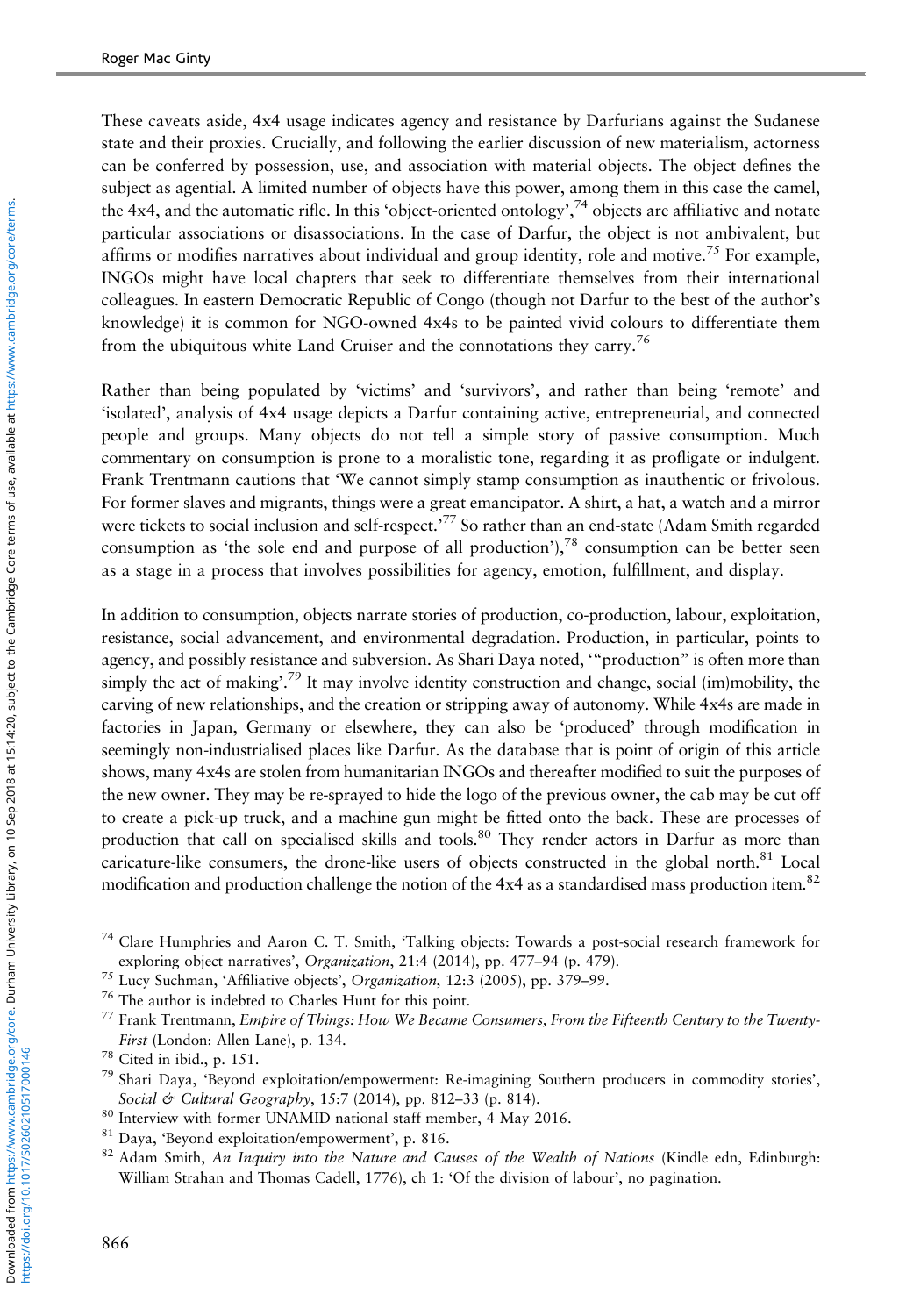The logic of factory production lies in economies of scale through standardisation and repetition. In Darfur, however, standardised objects are routinely modified for humanitarian, peacekeeping, and military purposes. On the one hand, there are trends towards isomorphism with the spread of the 4x4 and other mass produced objects, but there are also opportunities for personalisation and modification.

Rebel groups have found ways to fuel their fleets, with the security incident database containing multiple reports of the theft of fuel from UN and commercial trucks. Indeed, UN documents show that the United Nations High Commissioner for Refugees had difficulty gaining adequate fuel supplies for its own fleet for a time in 2007.<sup>83</sup> The 4x4 shows agency and resistance in the sense that rebel groups, and the population supporting them, adapted to circumstances. Rough and ready car maintenance shops sprang up in towns and trading posts, and small groups travelled with additional fuel in 40-gallon drums. $84$ 

The 4x4 is also useful for illustrating resistance and agency by the Government of Sudan, their militias and proxies. All have exercised considerable resistance and subversion to UNAMID and what they regard as unwarranted intrusion in Sudan's affairs. The most obvious and violent resistance comes from the militias and proxies resourced by the Government of Sudan. Included in this resourcing is the supply of  $4x4s$  to the Rapid Support Forces,  $85$  a pro-Government militia considered as a reconstituted Janjaweed.<sup>86</sup> Multiple reports, including prosecution documents from the International Criminal Court, attest to human rights abuses by pro-Government militias who travel in weaponised 4x4s.<sup>87</sup> The Government, which has made clear that it wants the UNAMID mission to end, uses multiple acts of obstruction (often involving 4x4s) to thwart the UN mission. For example, the Government reportedly delays customs checks on UN vehicles at Port Sudan and links customs clearance with political concessions.<sup>88</sup> The UN and INGOs are often reliant on the Sudanese police to recover stolen 4x4s – a process that may not be straightforward. As one UN employee asked, 'Are the police in Darfur going to help?'<sup>89</sup>

A final observation on agency comes from interplay between donors and recipients and how the donation of 4x4s by international organisations and INGOs has become a core part of capacitybuilding. Given the terrain, poor road infrastructure, and the distances to be covered, 4x4s are essential, rather than a luxury. It not uncommon for capacity-building programmes to include items such as 'logistic support for ... one all-terrain vehicle for liaison purposes'.<sup>90</sup> The donor-recipient

- 83 UNHCR, 'Audit of Operations in Darfur (AR2006-115-03)' (7 February 2007), available at: {[https://wikileaks.](https://wikileaks.org/wiki/Office_of_the_United_Nations_High_Commissioner_for_Refugees:_Audit_of_Operations_in_Darfur_(AR2006-115-03),_7_Feb_2007) org/wiki/Offi[ce\\_of\\_the\\_United\\_Nations\\_High\\_Commissioner\\_for\\_Refugees:\\_Audit\\_of\\_Operations\\_in\\_Darfur\\_](https://wikileaks.org/wiki/Office_of_the_United_Nations_High_Commissioner_for_Refugees:_Audit_of_Operations_in_Darfur_(AR2006-115-03),_7_Feb_2007) [\(AR2006-115-03\),\\_7\\_Feb\\_2007](https://wikileaks.org/wiki/Office_of_the_United_Nations_High_Commissioner_for_Refugees:_Audit_of_Operations_in_Darfur_(AR2006-115-03),_7_Feb_2007)} last accessed 10 August 2007.
- <sup>84</sup> Interview with former UNAMID national staff member, 4 May 2016.

- 86 'Janjaweed in Darfur reconstituted as the Rapid Reaction Force', Sudan Tribune (2 March 2014), available at: {[http://www.sudantribune.com/spip.php?article50134}](http://www.sudantribune.com/spip.php?article50134) last accessed 10 August 2016.
- <sup>87</sup> Office of the Prosecutor, 'Nineteenth Report of the Prosecutor of the International Criminal Court to the UN Security Council Pursuit of UNSCR 1593' (2005), available at: [{https://www.icc-cpi.int/iccdocs/otp/otp-19th-](https://www.icc-cpi.int/iccdocs/otp/otp-19th-UNSC-Dafur-06-14-Eng.pdf)[UNSC-Dafur-06-14-Eng.pdf}](https://www.icc-cpi.int/iccdocs/otp/otp-19th-UNSC-Dafur-06-14-Eng.pdf) last accessed 10 August 2016.
- <sup>88</sup> Interview with former international UNAMID employee, 10 May 2016.
- <sup>89</sup> Interview with UN employee, UN Headquarters, New York, 23 May 2016.
- <sup>90</sup> African Development Fund, 'Republic of Sudan: Capacity-Building for Poverty Reduction and Good Governance – Appraisal Report, Governance, Economic and Financial Management Department' (November 2016), available at: {http://www.afdb.org/fi[leadmin/uploads/afdb/Documents/Project-and-Operations/Sudan\\_-\\_](http://www.afdb.org/fileadmin/uploads/afdb/Documents/Project-and-Operations/Sudan_-_Capacity_Building_for_Poverty_Reduction_and_Good_Governance_-_Appraisal_Report.pdf) [Capacity\\_Building\\_for\\_Poverty\\_Reduction\\_and\\_Good\\_Governance\\_-\\_Appraisal\\_Report.pdf](http://www.afdb.org/fileadmin/uploads/afdb/Documents/Project-and-Operations/Sudan_-_Capacity_Building_for_Poverty_Reduction_and_Good_Governance_-_Appraisal_Report.pdf)} last accessed 10 August 2016.

<sup>85</sup> Ibid.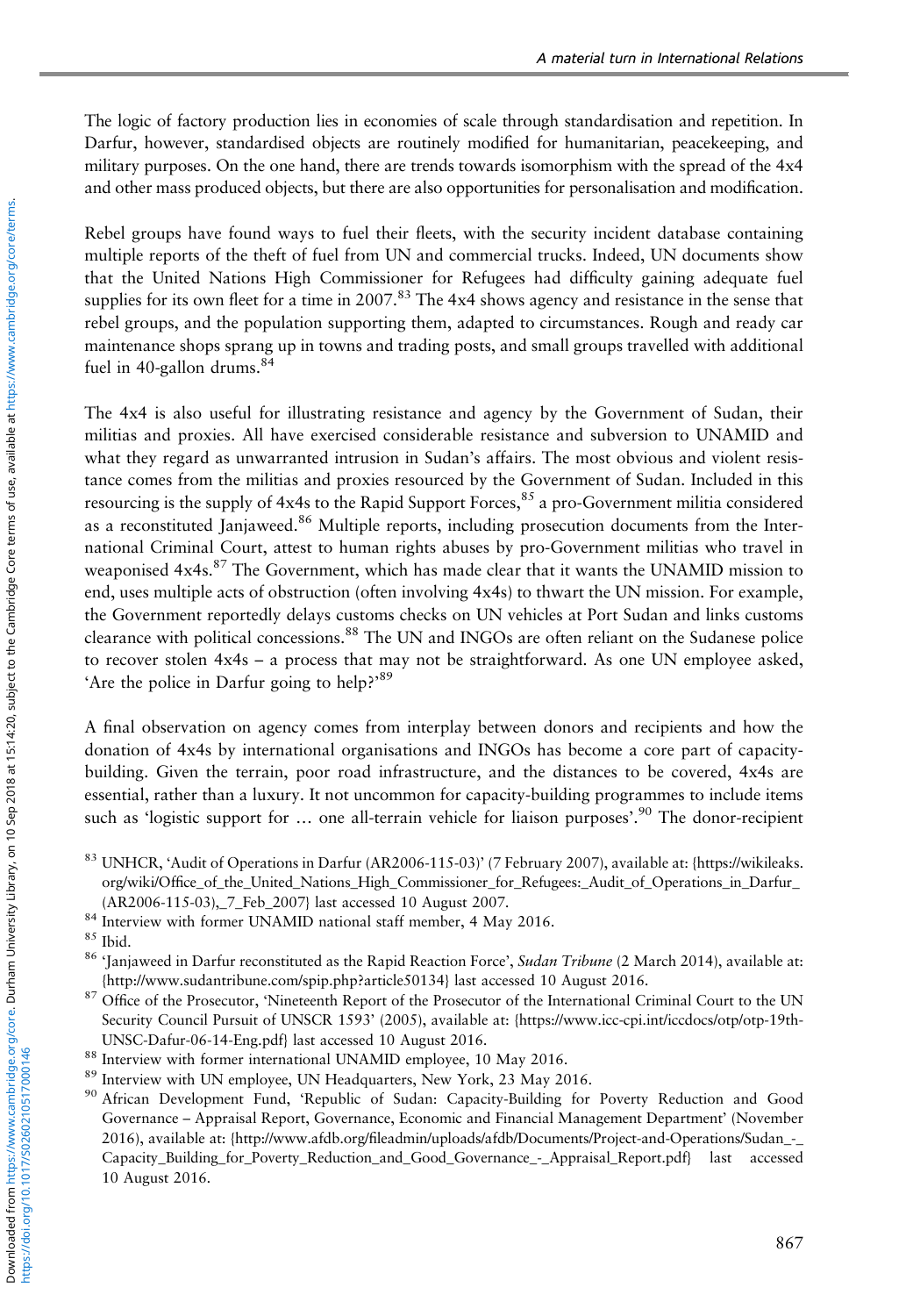relationship is more complex than the simple hand over of goods. It often involves a script of requests and demands from both sides, with all parties having an awareness of the political economies of monitoring and evaluation, the new public management vernacular, and competition from other agencies and potential recipients.<sup>91</sup> In a classic case of mimicry, or what postcolonialists identify as locals speaking back to colonialists,<sup>92</sup> one former international UNAMID employee noted how mayors or Government of Sudan appointees would only turn up to meetings in a 4x4. For them it was mark of status intended to say that they were equal to any UN appointee.<sup>93</sup>

#### Multiple data points in conflict analysis

In its third major second the article takes a methodological turn, situating itself in the 'crisis of access' experienced by many researchers in relation to conflict-affected zones. The physical and ethical dangers to the researched and the researcher have been well discussed in the literature.<sup>94</sup> What is worth highlighting, however, is how conflict actors often endeavour to close off sites of conflict to researchers.<sup>95</sup> Whether this is through the denial of visas (Sri Lanka in the run up to the 2009 defeat of the LTTE); the invocation of security exclusion zones (southern Lebanon); the physical inaccessibility of the conflict zone (Darfur, Yemen); or the reliance of the researcher on UN, INGO, or government gatekeepers with commensurate accusations of bias; the researcher might struggle to access the zone of the intended research.

Reactions to these problems of access might entail methodological innovation whereby researchers take unconventional approaches to compensate for a lack of access. This might involve using autoethnography,<sup>96</sup> mobile and smartphone technologies,<sup>97</sup> the crowdsourcing<sup>98</sup> and crowdseeding99 of data, and mixed mode surveys.<sup>100</sup> It also involves a recognition that conflict areas are not laboratories and so 'good enough' methodologies may have to suffice<sup>101</sup> – a position with obvious

- $91$  The author is grateful to Charles Hunt for this point.
- <sup>92</sup> Homi K. Bhabha, *The Location of Culture* (Abingdon: Routledge, 2004).
- <sup>93</sup> Interview with former international UNAMID employee, 10 May 2016.
- 94 Millar, An Ethnographic Approach to Peacebuilding; Marie Smyth and Gillian Robinson (eds), Researching Violently Divided Societies: Ethical and Methodological Issues (Tokyo: United Nations University Press, 2003).
- <sup>95</sup> Torin Monahan and Jill A. Fisher, 'Strategies for obtaining access to secretive or guarded organizations', Journal of Contemporary Ethnography, 44:6 (2015), pp. 709–36.
- 96 Morgan Brigg and Roland Bleiker, 'Autoethnographic International Relations: Exploring self as a source of knowledge', Review of International Studies, 36:3 (2010), pp. 779–96.
- <sup>97</sup> Brian Dillon, 'Using mobile phones to collect panel data in developing countries', Journal of International Development, 24 (2012), pp. 518–27; Gabriel Demombynes, Paul Gubbins, and Alessandro Romeo, 'Challenges and Opportunities of Mobile Phone-Based Data Collection: Evidence from South Sudan', Policy Research Working Paper (The World Bank Africa Region Poverty Reduction and Economic Management Unit, 2013); Naomi F. Sugie, 'Utilizing smartphones to study disadvantaged and hard-to-reach groups', Sociological Methods and Research (2016), Online first, pp. 1–34.
- 98 Maja Bott and Gregor Young, 'The role of crowdsourcing for better governance in international development', Praxis: The Fletcher Journal of Human Security, 23 (2012), pp. 47–70.
- 99 Peter Van der Windt and Macartan Humphreys, 'Crowdseeding in eastern Congo using cell phones to collect conflict events data in real time', Journal of Conflict Resolution, 60:4 (2016), pp. 748–81.
- <sup>100</sup> Edith De Leeuw and Joop Hox, 'Mixed-mode surveys: When and why', in E. De Leeuw, J. Hox, and D. Dillman, International Handbook of Survey Methodology (New York: Psychology Press, 2008).
- <sup>101</sup> Wendy Luttrell, "Good enough" methods for ethnographic research', Harvard Educational Review, 70:4 (2000), pp. 499–523.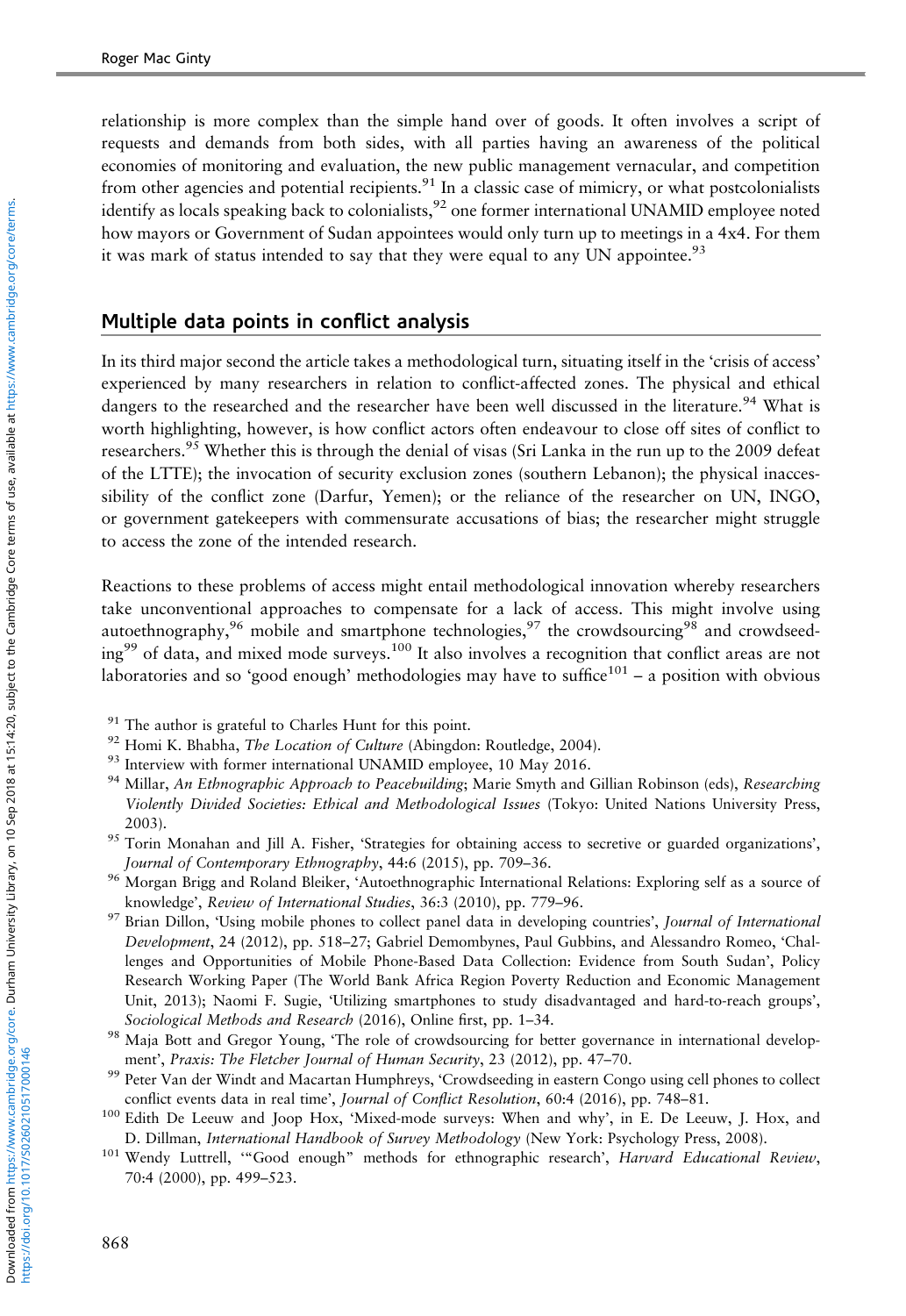consequences for the robustness of data and scientific replicability. The current research on 4x4s shows how seemingly idiosyncratic avenues of research can be revealing as to the character of violent conflict. The argument advanced here is that the examination of the role of 4x4s in the Darfur conflict can act as a conflict analysis device to complement other approaches to analysing violent conflict.

This argument is advanced in the knowledge that conflict analysis frameworks (used primarily by international organisations and INGOs, but also by academics) have been undergoing standardisation.<sup>102</sup> The advantage of standardisation is comparability – useful for the interoperability of intervening organisations. The disadvantage, however, is that standardised conflict analyses tend to produce the same answers and exclude alternative explanations for conflict onset and maintenance, and for the character of the conflict. By examining 4x4 usage in the security incident dataset we are presented with multiple data points. In singularity these data points do not tell us very much about the character of the conflict. Cumulatively, however, they offer a narrative of the conflict that may also have analytical worth. Conflict analysis is charged with representing the 'who, what, why and where' of a conflict. An analysis of 4x4 usage does just that by offering insights into conflict actors, motivations, modus operandi, and resourcing. Put simply, it is difficult to conceive of contemporary patterns of conflict, peacekeeping, and humanitarianism in Darfur in the absence of the 4x4. The conflict, more correctly described as an interlocking series of conflicts that have been ongoing for decades, mixes high and low technology with high and low intensity warfare.103 The conflict causation and maintenance factors include resource competition and degradation, race and identity, the insecurity of the Khartoum regime, the fractured nature of opposition groups, and regional instability. A number of scholars have emphasised the importance of structural and political economy explanations for the conflict.<sup>104</sup>

Harry Verhoeven, Lydiah Kemunto Bosire, and Sharath Srinivasan's description gives a good account of the all-encompassing nature of the violence:

scorched earth tactics in which displacement and terror are often more important than actual killing; the dehumanising discourse that stirs up hate and antagonises communities; the use of proxy militias, composed of groups marginalised in their own right, who are given total impunity to combat the enemy; the systematic transfer of assets (cattle, land, water holes, etc.) from those targeted by the government to those fighting for Khartoum; the aerial bombardment of civilians and the use of aid as a weapon against people; the false cease-fires and the relentless obstruction of humanitarian operations to wear down the international community and rebel opposition.<sup>105</sup>

- <sup>102</sup> Conflict Sensitivity Consortium, 'Conflict Sensitivity Consortium Benchmarking Paper', Draft (29 April 2009), available at: {http://local.confl[ictsensitivity.org/wp-content/uploads/2015/05/CSA-Benchmarking](http://local.conflictsensitivity.org/wp-content/uploads/2015�/�05/CSA-Benchmarking-paper-full.pdf)[paper-full.pdf](http://local.conflictsensitivity.org/wp-content/uploads/2015�/�05/CSA-Benchmarking-paper-full.pdf)}; Jennifer Causton, 'The challenge of mainstreaming conflict sensitivity: PCIA methodologies and the organizational culture of NGOs', ATLIS Journal, 5 (2009), available at: {[http://atlismta.org/online](http://atlismta.org/online-journals/0809-journal-intervention/)[journals/0809-journal-intervention/}](http://atlismta.org/online-journals/0809-journal-intervention/);Gary T. Furlong, The Conflict Resolution Toolbox: Models and Maps for Analysing, Diagnosing and Resolving Conflict (Toronto, ON: Wiley, 2005).
- <sup>103</sup> Alex De Waale, The Real Politics of the Horn of Africa: Money, War, and the Business of Power (Cambridge: Polity, 2015), pp. 65–6.
- <sup>104</sup> Stephen P. Reyna, 'The disasters of war in Darfur, 1950-2004', Third World Quarterly, 31:8 (2010), pp. 1297–320.
- <sup>105</sup> Harry Verhoeven, Lydiah Kemunto Bosire, and Sharath Srinivasan, 'Understanding Sudan's saviors and survivors: Darfur in the crossfire between humanitarian fundamentalism and Khartoum's divide and rule', Review of African Political Economy, 36:122 (2009), pp. 630–5.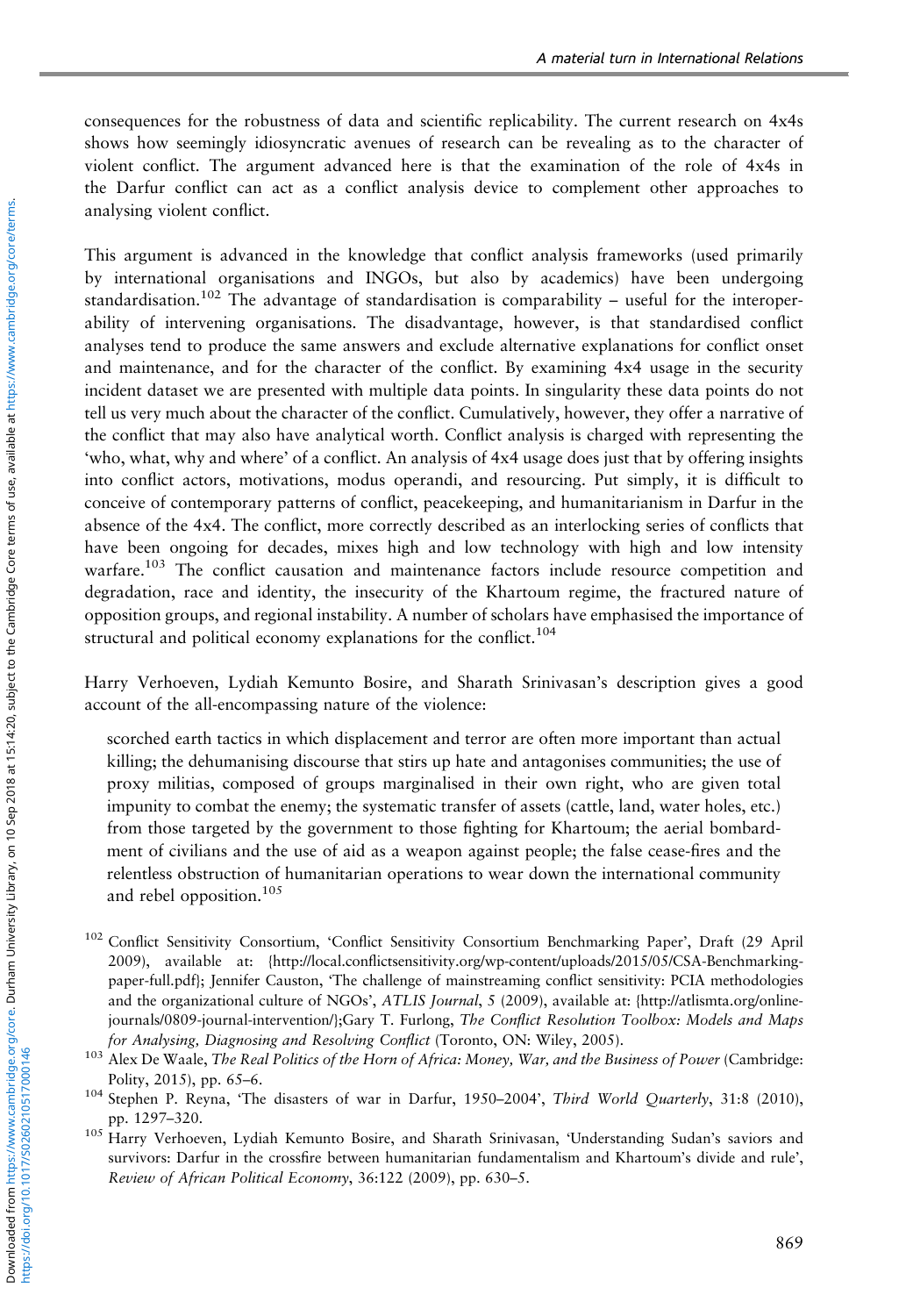The displacement and dispossession of Darfurians are key aims of the Sudanese government (with an estimated two million people displaced from the 1990s onwards).<sup>106</sup> The 'actorness' of the conflict defies easy explanation and goes far beyond a simple rebel versus government or African versus Arab binary. The Sudanese government relies heavily on proxy militias some of which are formally aligned with the police and military. They maintain strong, but less formal, links with the Janjaweed – an Arab militia that has been implicated in mass human rights violations.<sup>107</sup> The rebels coalesce around the Justice and Equality Movement and the Sudanese Liberation Army but are riven with division.<sup>108</sup>

An object that links many actors in the conflict – government, militias, rebels, peacekeepers, INGOs, and even fleeing refugees – is the 4x4. The extent to which the 4x4 plays a vital role in the conflict is evidenced by the United Nations Mission to Darfur security incident log. Taking the form of an Excel spreadsheet mentioned in the methodological note near the beginning of this article, it is a list of the date, location, and type of security incidents in the Mission area of operations ranging from bombings and shootings to intimidation and sexual assault. These security incident logs, which are collated on a daily basis, originate in field missions before being passed through the Joint Mission Analysis Centres (JMAC) and thenceforth onto New York. They constitute an official narrative of the security aspects of the mission and are important documents because policy and resourcing decisions may be based on the story they tell. A perusal of the UN security incident log from Darfur for an eighteen-month period in 2008–9 contains a startling story. Alongside the recording of thousands incidents of ethnic cleansing, abduction, bombing, village burnings, and assaults, there are hundreds of reports of the theft and hijacking of vehicles. Indeed, there are 283 reports of hijacking or attempted hijacking. Seventeen of these incidents involved loss of life, and 165 of the incidents involved vehicles in the service of aid organisations. One aspect of the conflict can be seen as a massive asset transfer from organisations based in the global north to organisations (mainly rebel groups) in the global south. The sheer number of 4x4s stolen in a relatively short time period points to a significant injection of resources into a conflict zones, and the local appropriation of these resources. They encourage us to look afresh at the complex political economy of a conflict and observe how local and national agency mixes with transnational flows of resources.

The UN security incident log contains reports such as:

On 11 March, one INGO vehicle along with seven national staffs was hijacked at Sisi (40 km southeast of El Geneina). The INGO staffs were later released.

On 13 March 08 at approximately 12:00 hrs in Kerenek Village (EG locality), an INGO vehicle, Toyota Land Crusier Buffalo, with two (2) staff members on board was stopped and carjacked by three (3) unknown armed bandits, all in military fatigues and armed with AK-47 rifles.

On 25 March 2008 at about 1045 hrs an INGO NCA Buffalo type Vehicle with a driver and passenger was car-jacked in Hassa Hissa IDP camp at the clinic by two (2) persons, one (1) of them armed with an automatic weapon. The two (2) bandits commandeered the vehicle towards North West of the camp. All the GoS Security organs and

<sup>&</sup>lt;sup>106</sup> Hugo Slim, Killing Civilians: Methods, Madness, and Morality in War (London: Hurst, 2007), p. 106.

<sup>&</sup>lt;sup>107</sup> United Nations, 'International Commission of Inquiry on Darfur: Report to the Secretary General, 25 January 2005' (Geneva: United Nations, 2005), available at: {[http://www.un.org/news/dh/sudan/com\\_inq\\_darfur.pdf}](http://www.un.org/news/dh/sudan/com_inq_darfur.pdf).

<sup>108</sup> Interview with former UNAMID national staff member, 4 May 2016.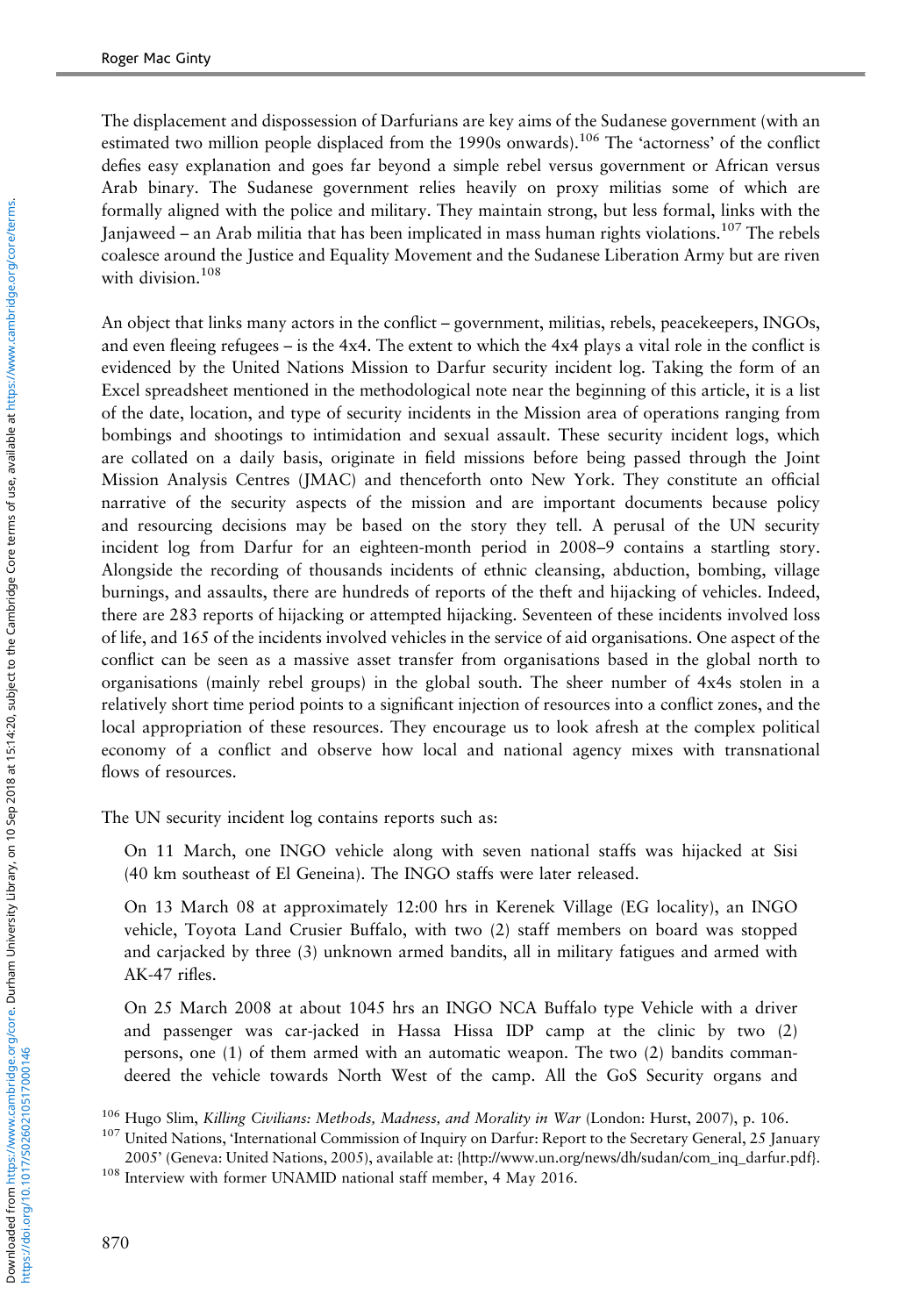UNAMID Military/Police were informed and the information was circulated to their neighbouring counterparts. The driver and passenger were later released 3 kms from Zalingeri.<sup>109</sup>

As well as theft, the security incident log references to 4x4s reveal a picture of a complex conflict involving surveillance and probing, military movements, collaboration between the United Nations, rebels and the Government of Sudan, tensions between the UN and Government of Sudan forces, and the importance of fuel,

On 18 January 2009 at Um Kadada four unidentified vehicles drove toward the UNAMID base from the south. Personnel on duty fired warning shots at the vehicles when they did not stop. After the shots were fired the vehicles turned off their lights and remained stationary for 15 minutes. When they began moving toward the camp again another warning shot was fired by the duty personnel before the vehicles drove away into the night. The security readiness state was increased in the camp and the sentries reinforced. GoS forces denied any knowledge of the incident when contacted by UNAMID staff.

On 19 April 2008 at about 09:30 hrs, convoy of eight (8) military Land Cruisers with eighty (80) personnel on board, believed to be loyal to [name of prominent Darfurian removed] arrived in Zalingie town on their way to Zalingie Military Camp. No motive of this movement has been established.

On 19 April, one (1) Land Cruiser belonging to the United Nations Human Rights (UNHR) was carjacked at 21h00 while the driver was parking at her residence in El Fasher. Unconfirmed information suggests that the vehicle has been traced and arrangement made to recover. On 20 April, the vehicle was handed over by SLA/MM to UNAMID.

On 22 April 2008 at about 14:30 hrs, a vehicle of UN HR International staff member was blocked in the Zalingie market area. The UNDSS team informed the GoS Police, proceeded together to the scene and found a staff member being blocked back and front by NS, Police and Military vehicles. While other police and military personnel surrounding the area were with drawn guns. UNDS tried to neutralize the situation and advising the NS and Police to take the matter to NS Office and be discussed and to avoid the large crowd and armed soldiers who were mobilizing to the location of the incident.

On the 11 March 08, a UN Convoy going from El Fasher to Malagat (23 km NW of Kutum) was stopped by a armed Group at Hashaba-Um Lewa area and were asked for fuel. The team leader refused to hand over the fuel. The armed group forcibly removed the fuel. Then the Convoy was released and precede further to Tabaldia.

In these reports (and there are many hundreds like them), 4x4s have functional roles in warfare – as troop carriers, a means to cart looted goods, or a way to conduct surveillance and test UN readiness. They shape the character of the violent conflict, allowing actors (government, pro-government militia, and rebels) to project their forces over long distances, across difficult territory, making looting and hit-and-run tactics feasible. They allow for the operation of semi-autonomous small groups of fighters (perhaps five or six vehicles operating under one commander) and thus do much to explain the fragmented nature of armed groups, and the consequent difficulties of achieving united negotiating positions among the rebel groups.<sup>110</sup>

<sup>&</sup>lt;sup>109</sup> All quotations are verbatim from the security incident log.

<sup>110</sup> Interview with former UNAMID national staff member, 4 May 2016.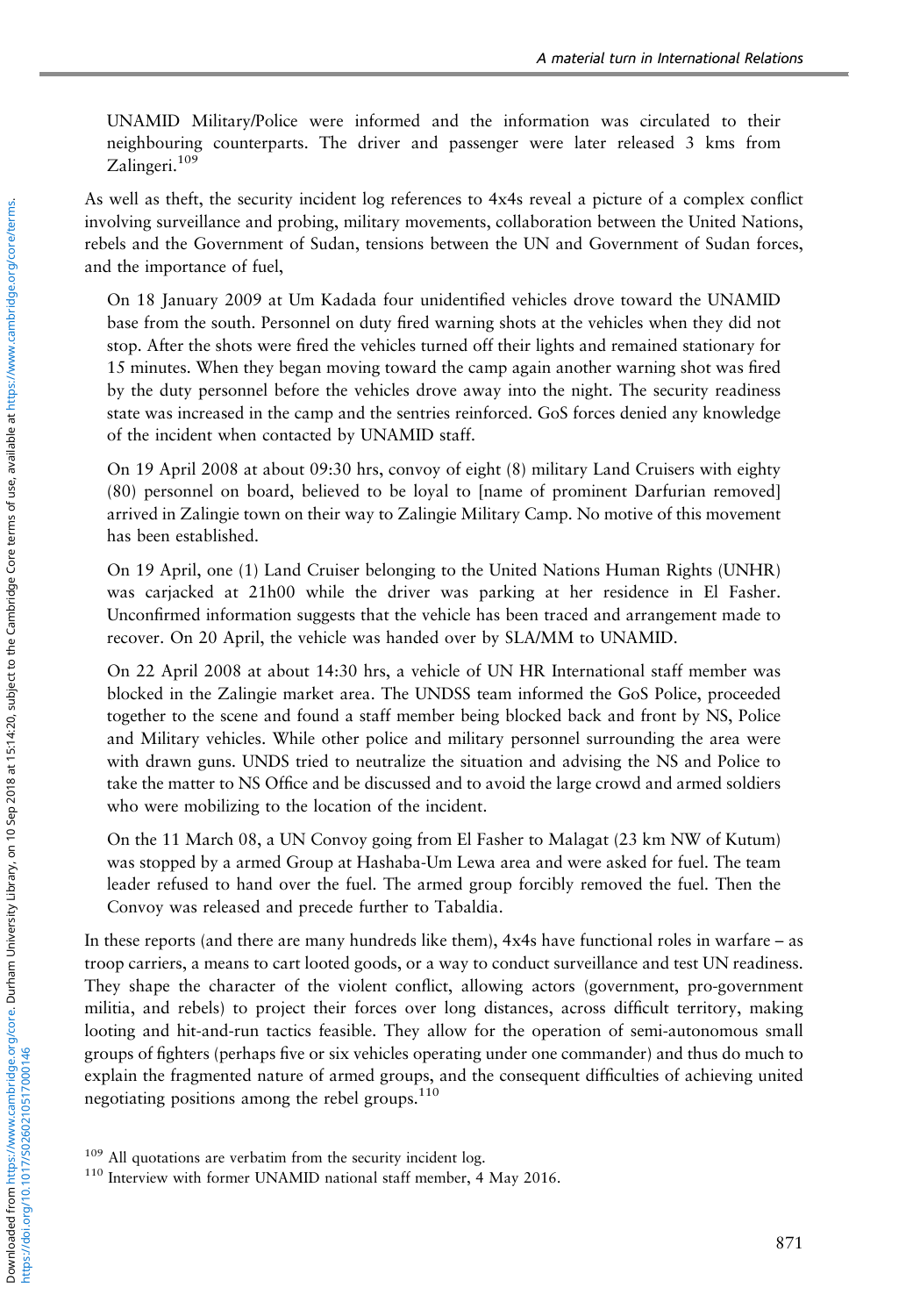The 4x4 also shapes the conflict that is seen by the United Nations. The UN security incident log can only record incidents that are seen by UN peacekeepers, or incidents that are brought to the attention of the UN. While 4x4s are all terrain vehicles, they are limited in where they can go and therefore there are limits to the conflict that the UN can record – a factor that has implications for the policy responses to that conflict. Darfur is a vast area (over twice the size of the United Kingdom) and while UNAMID was authorised to have 19,555 uniformed personnel, the number provided was often under  $10,000$ .<sup>111</sup> Darfur is estimated to have a mere 2,000 km of roads (of all types, including roads that are planned but not yet completed).<sup>112</sup> By comparison, the United Kingdom has  $24,560$  km. As a result much of the territory was not visible to the UN. Moreover, given carjacking and attacks on vehicles and personnel, at various times the UN placed restrictions on when and where vehicles could be used, and on the minimum number of vehicles per assignment.<sup>113</sup> As one UN official noted, The UN stick to safe places so fewer vehicles are stolen.'<sup>114</sup> A further factor limiting the extent to which UN personnel could monitor the ongoing conflict in Darfur took the form of restrictions, harassment, and foot-dragging from the Government of Sudan who, for example, often controlled access to sites of alleged incidents.

The chief point of this section is to highlight how the 4x4 (alongside other objects) shaped the conflict and thus how data on 4x4s or perhaps other material objects can be used as a conflict analysis tool. Multiple conflict analysis models exist in the practitioner and policy worlds. Many of these are sophisticated and conflict sensitive. Yet they still face the problem of access to the conflict area due to violence, logistics, aggressive gatekeeping and the ethics of endangering the researched and the researcher. In the face of such obstacles, a case can be made for remote research that seeks to employ multiple methodologies in the hope that they can convey an accurate picture of conflict modalities. The advantage of examining the 4x4 data is that it provides information on conflict scale, geographies, patterns, resourcing, and consumption. Remote research, like remote management in humanitarianism, is not without its drawbacks and is recommended here in the absence of safe alternatives and is only viable because a peacekeeping operation is *in situ* and able to collect data. Yet the notion of following 'things' is worthy of further investigation in relation to conflict analysis. The advantage of a political economy of objects is that some objects tend to be in high volume circulation and have the capacity to provide an evidential trail. Crucially, these objects, whether the AK47, the Zippo lighter,<sup>115</sup> or the mobile phone, can tell a story of actual usage – rather than of projected capability.

## Concluding discussion

The principal aim of this article has been to assess what the study of material objects can bring to the analysis of conflict and intervention. The article has much sympathy with the new materialism literature, though given the case study origins of the article, it struggles to go along with all of the

<sup>&</sup>lt;sup>111</sup> Security Council Report, 'March 2008 Monthly Forecast: Darfur/Sudan, Security Council Report' (2008), available at: [{http://www.securitycouncilreport.org/monthly-forecast/2008-03/lookup\\_c\\_glKWLeMTIsG\\_b\\_](http://www.securitycouncilreport.org/monthly-forecast/2008-03/lookup_c_glKWLeMTIsG_b_3909133.php?print=true) [3909133.php?print](http://www.securitycouncilreport.org/monthly-forecast/2008-03/lookup_c_glKWLeMTIsG_b_3909133.php?print=true)=true} last accessed 8 August 2016.

<sup>112</sup> Abdulla Bashir Hassan, 'Transportation infrastructure', in Hamid Eltgani Ali (ed.), Darfur's Political Economy: A Quest for Development (Abingdon: Routledge, 2014), pp. 243–65 (p. 250).

<sup>113</sup> UN Joint Logistics Centre, 'Sudan Logistics Bulletin 84' (January 2007), available at: {[http://www.logcluster.](http://www.logcluster.org/sites/default/files/attachments/unjlc_sdn_monthly-bulletin_84_january_pub_070131.pdf) org/sites/default/fi[les/attachments/unjlc\\_sdn\\_monthly-bulletin\\_84\\_january\\_pub\\_070131.pdf](http://www.logcluster.org/sites/default/files/attachments/unjlc_sdn_monthly-bulletin_84_january_pub_070131.pdf)} last accessed 8 August 2016.

<sup>&</sup>lt;sup>114</sup> Interview with UN employee, UN Headquarters, New York, 23 May 2016.

<sup>&</sup>lt;sup>115</sup> Walters, 'Vietnam Zippos'.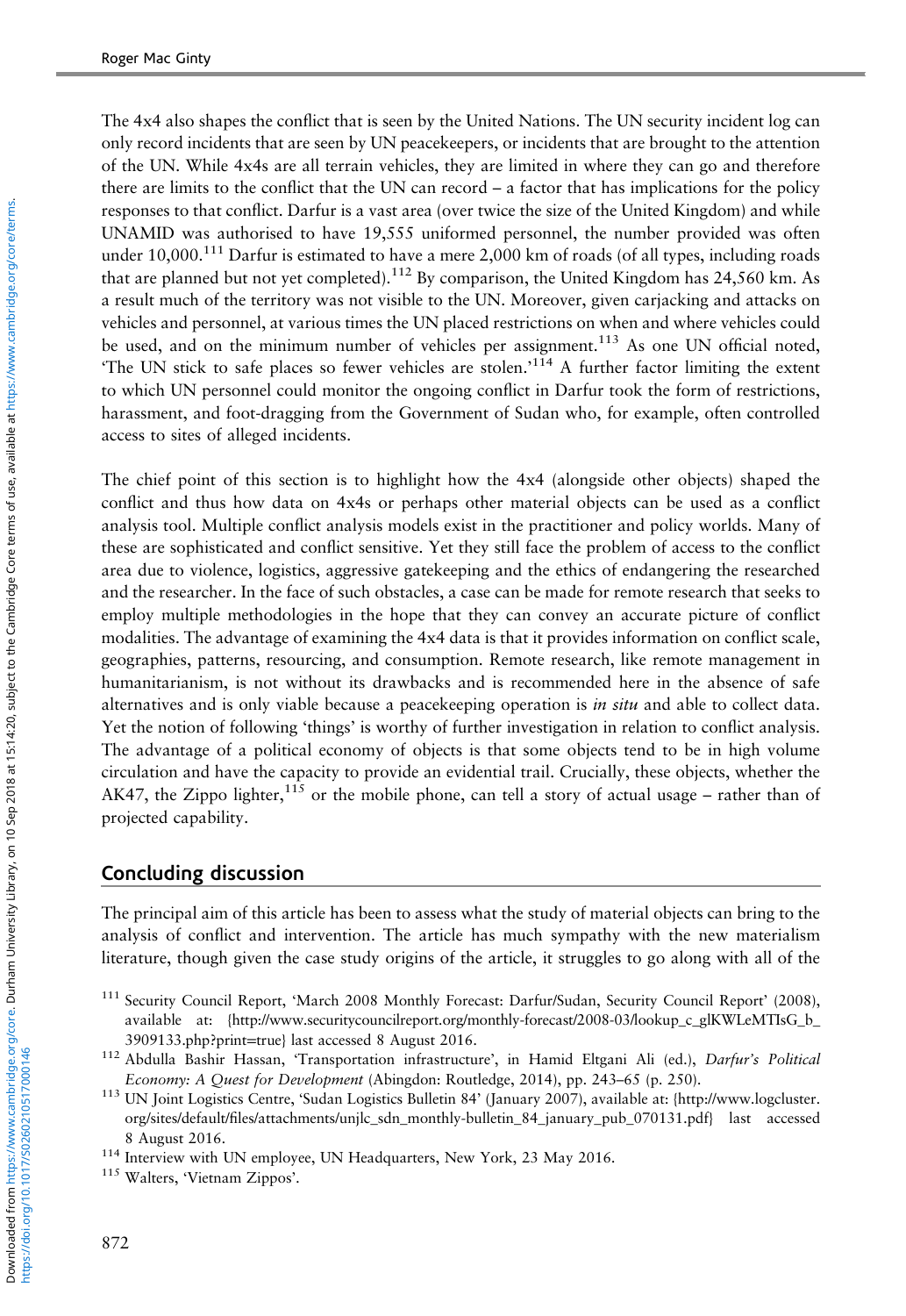enthusiasms of the new materialism literature. As a result, the article proposes materialism+, a notion heavily influenced by new materialism and grateful to it for opening a window into the ontology and life-making power of objects.

A danger of concentrating on material objects is that we move towards posthumanism whereby people are removed from our analyses. It is tautological, but worth emphasising, that humanitarianism must involve a human (according to many a humane) dimension.<sup>116</sup> Similarly, people-focused forms of conflict transformation are widely regarded as superior to shallower institutionalised forms of conflict resolution and conflict management.<sup>117</sup> Although the current article has made clear that objects are agential and lead us to unpack the human/non-human divide, the very act of concentrating on material objects can lead to criticism that analytical space given to objects detracts from space given to humans, their agency and issues. Such a zero sum perspective would, however, miss the point of this article. The value of the posthuman lens lie primarily in the ontological and epistemological calculus that it encourages among researchers. Whether this is the dystopian view of posthuman soldiery ('horrific posthuman soldiers, genetically engineered and cyborged for obedience, conscienceless, fearlessness')<sup>118</sup> or more optimistic views of humans enhanced by technology,  $119$  posthumanism's promise lies in its challenge. In keeping with the new materialism literature, it forces us to think of its novelty (or lack thereof<sup>120</sup>), assemblages<sup>121</sup> and context, and the motivations of those behind efforts to humanise, dehumanise, and rehumanise human subjects.<sup>122</sup> A particularly important contribution of recent additions to the posthumanism literature has been a reminder of the importance of power, actual and discursive. As Anette-Carina van der Zaag notes, 'processes of power [are] constitutive of who gets to count as human in human/nonhuman relations'. <sup>123</sup> Crucial here, and very pertinent when discussing material objects, is how advanced capitalism blurs the boundaries between people and things in an 'all-consuming commodification of life'.<sup>124</sup>

Indeed, the focus on 4x4s, it can be argued, privileges well-resourced groups to the detriment of others. In Darfur, for example, not everyone has a  $4x4 - it$  is a material privilege afforded to rebel, militia, and international elites. By choosing to examine the 4x4, the researcher is immediately drawn to gathering data on the topic – most obviously the security incident dataset from Darfur, but also facts and figures held by the UN and INGOs. The risk is that the material turn encourages a path dependency on particular types of data that have been gathered using specific technocratic methods. The danger is that we become prone to data fundamentalism whereby researchers examine

- <sup>116</sup> Hugo Slim, 'Wonderful work: Globalising the ethics of humanitarian action', in Mac Ginty and Peterson (eds), The Routledge Companion to Humanitarian Action, pp. 13–25.
- <sup>117</sup> Oliver Ramsbotham, Tom Woodhouse, and Hugh Miall, Contemporary Conflict Resolution (4th edn, Cambridge: Polity, 2015), pp. 10–11.
- <sup>118</sup> Charles Hables Grey, 'Posthuman soldiers in postmodern war', Body and Society, 9:4 (2003), pp. 215-26 (pp. 224–5).
- <sup>119</sup> David Roden, Posthuman Life: Philosophy at the Edge of the Human (New York: Routledge 2015); Heidi A. Campbell, 'Framing the human-technology relationship: How religious digital creative engage posthuman narratives', Social Compass, 63:3 (2016), pp. 302-18.
- <sup>120</sup> Erika Cudworth and Steve Hobden, 'The posthuman way of war', Security Dialogue, 46:6 (2015), pp. 513–29 (p. 524).
- <sup>121</sup> Jason Dittmer, 'Geopolitical assemblages and complexity', Progress in Human Geography, 38:3 (2014), pp. 385–401 (p. 387).

- <sup>123</sup> Annette-Carina van der Zaag, 'On posthuman subjectivity', Journal of Cultural Economy, 9:3 (2016), pp. 330–6 (p. 330).
- <sup>124</sup> Ibid., p. 332.

<sup>122</sup> Squire, 'Desert "trash"'.